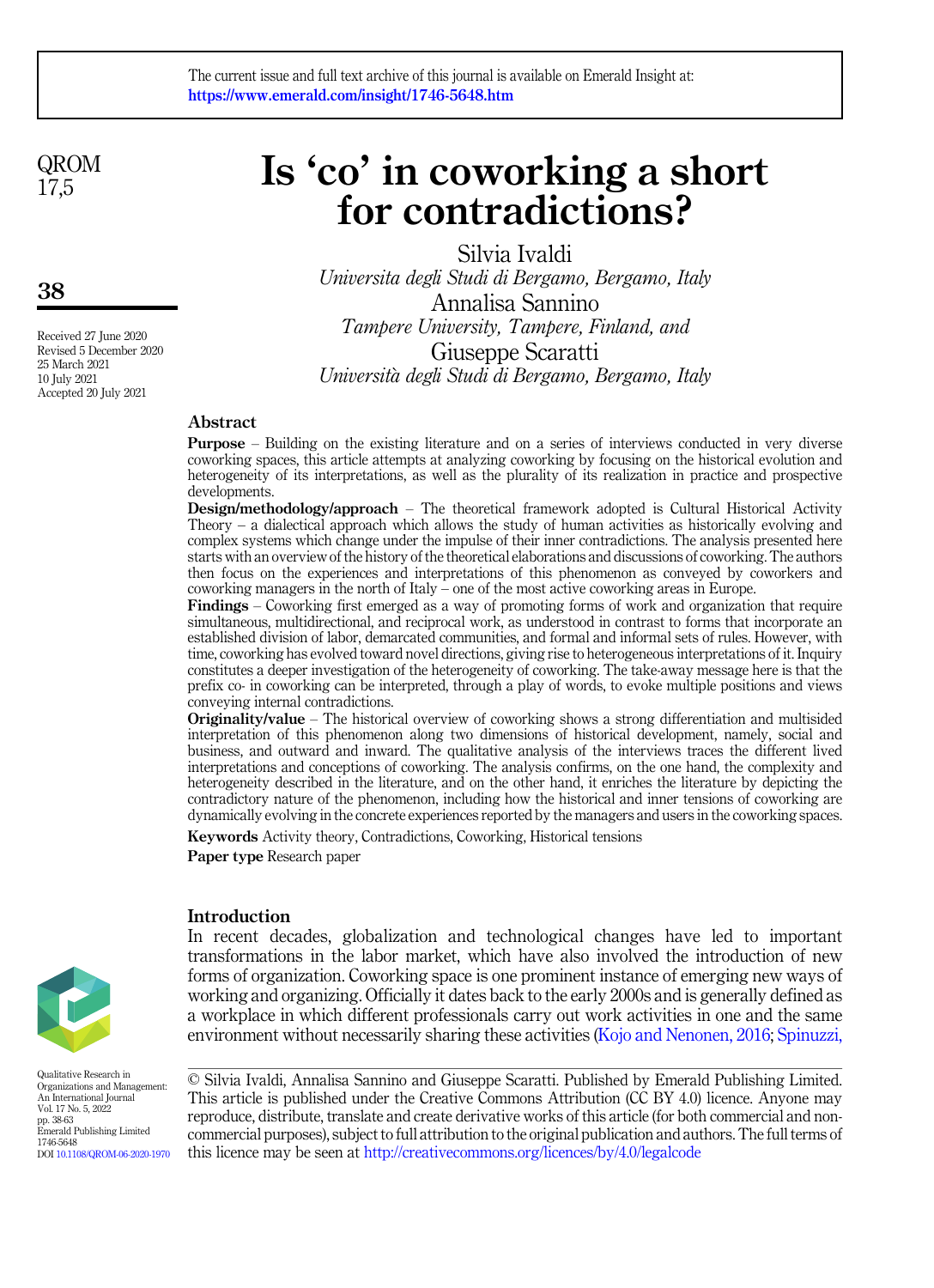[2012\)](#page-25-0). Users of these spaces can be also very heterogeneous as to their employment, work sector, professional roles and affiliation ([Parrino, 2013\)](#page-24-1). The most recent [Global Coworking](#page-23-0) [Survey \(2019\)](#page-23-0) indicates that the number of this type of workspace has increased from 8,900 units in 2015, to 12,100 in 2016, to 15,500 in 2017, 18,900 in 2018 and 22,000 in 2019. This rapid spread has generated a number of studies on and representations of the phenomenon of coworking which still lack coherence on what the concept of coworking actually stands for. The heterogeneity of interpretations of this phenomenon in the literature does reflect the variety and richness of the practices of coworking, but in ways that fall short of a systematized and empirically grounded overview.

This article attempts at analyzing coworking by focusing on the historical evolution and heterogeneity of its interpretations, as well as the plurality of its realization in practice and prospective developments. The article is organized as following. The first section introduces the literature on coworking by systematizing it into three levels – macro, meso and micro – which cover the range of types of inquiries on this phenomenon. This first section includes also an introduction to the theoretical lens we use in this study, cultural-historical activity theory [\(Engestr](#page-23-1)ö[m, 1987/2015](#page-23-1)). The second section presents the historical and conceptual background of coworking. Here we focus on the way in which coworking has been conceptualized over time and the key dimensions of development the historical overview brings to surface. For this we use multiple complementary sources which allow a reconstruction of the historical phases in the development of coworking. This section builds a hypothesis of key dimensions of historical development of coworking that will be tested in our analysis. This next step consists of an examination of concrete forms of coworking in local settings by means of interviews. This examination also serves a critical scrutiny of the feasibility of the historical hypothesis itself. In other words, it is not taken for granted that the local data will neatly fit with the historical hypothesis. The analysis of interviews shows the contradictions coworkers and coworking managers experience in four very diverse coworking spaces in the north of Italy – one of the most active coworking areas in Europe. The last three sections of the article present respectively a discussion, a summary of the results of the analyses and concluding remarks.

## Literature on coworking and cultural historical activity theory

Coworking has been studied in numerous countries and social environments from the perspectives of psychology ([Gerdenitsch](#page-23-2) et al., 2016), sociology ([Gandini, 2015](#page-23-3)), economic planning [\(Avdikos and Iliopoulou, 2019\)](#page-22-0), urban informatics [\(Bilandzic, 2013\)](#page-22-1), management ([Butcher, 2013b](#page-22-1); [Capdevila, 2013](#page-22-2); [Leclercq-Vandelannoitte and Isaac, 2016\)](#page-24-2), design ([Parrino,](#page-24-1) [2013\)](#page-24-1), real estate [\(Green, 2014\)](#page-23-4), urban studies ([Groot, 2013\)](#page-23-5) and engineering [\(Kojo and](#page-24-0) [Neonen, 2016](#page-24-0)). The literature presents coworking as a complex and heterogeneous phenomenon with inquiries carried out on three levels – macro, meso and micro – as summarized in the following.

At the "macro" level the literature focuses on the connection between the social/economic transformations and coworking (e.g. [Jamal, 2018;](#page-24-3) [Mariotti](#page-24-4) *et al.*, 2017, 2019). This is a lens primarily adopted by the very early research of coworking, when empirical studies were still few. The authors position coworking in connection with the digital economy ([Johns and](#page-24-5) [Gratton, 2013](#page-24-5)), the creative economy ([Moriset, 2013\)](#page-24-6), the knowledge economy ([Leclercq-](#page-24-2)[Vandelannoitte and Isaac, 2016](#page-24-2)) and the knowledge of labor market [\(Gandini, 2015](#page-23-3)). The main driver of coworking is reported to be the rise of independent professionals who work on project-based or short-term contracts and are not necessarily tied to one particular organization. The second driver is reported to be the diffusion of digital technology ([Castells,](#page-22-3) [2003\)](#page-22-3), which has strongly transformed the geography and the way of doing knowledge-based jobs ([Moriset, 2013\)](#page-24-6).

The 'co' in coworking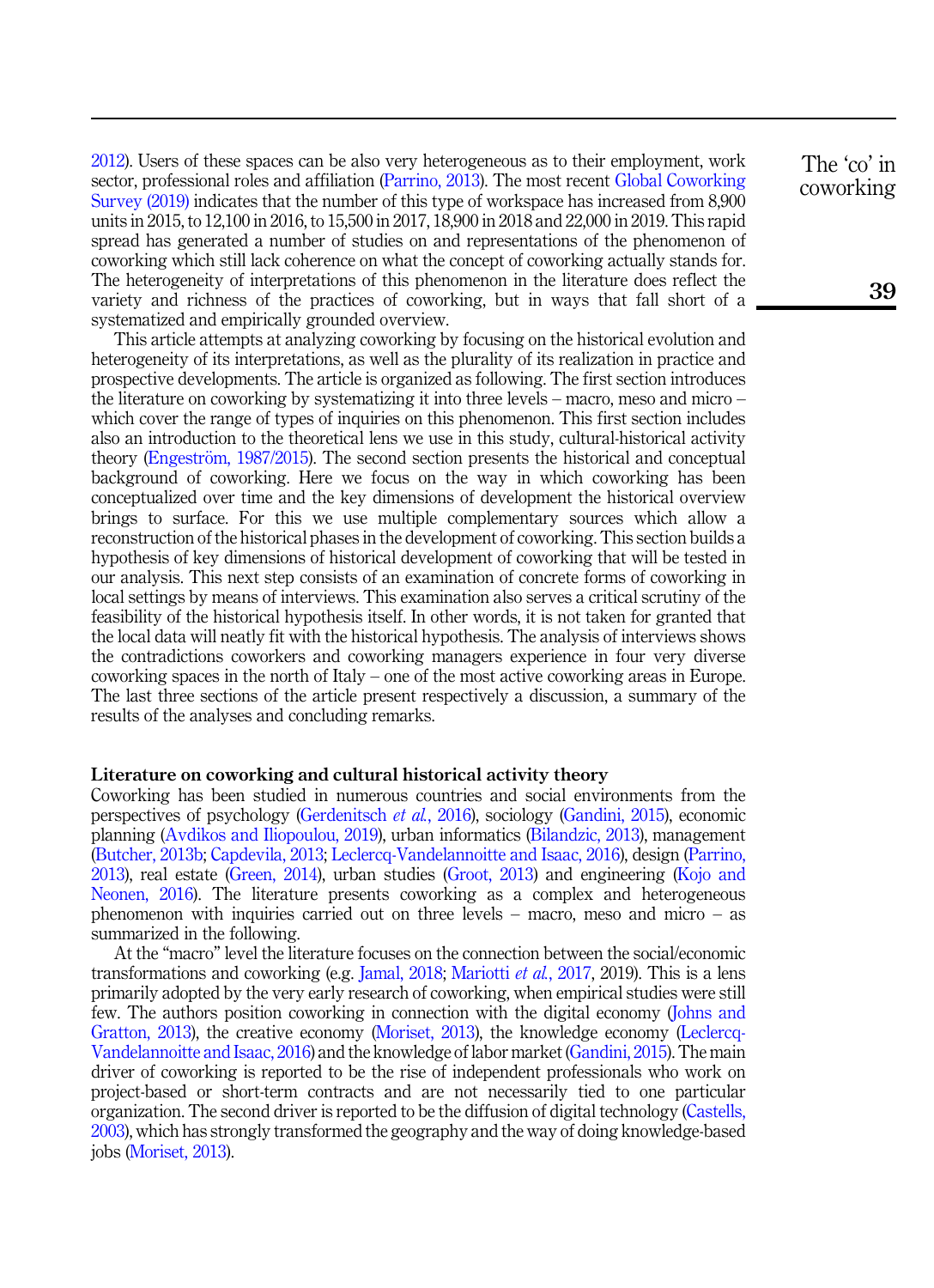QROM 17,5

40

Coworking is conceptualized as a response to workers who are not anymore able to find solutions in the traditional workplaces and look for flexibility, autonomy and full control over their jobs ([Leclercq-Vandelannoitte and Isaac, 2016](#page-24-2)). At the same time, these transformations are registered as having negative effects, like lack of a sense of community, scarce collaboration and increased isolation of workers, who tend to do their jobs alone from home ([Johns and Gratton, 2013;](#page-24-5) [Gandini, 2015](#page-23-3)). Coworking has emerged as a useful compromise between the autonomy and flexibility of knowledge workers and the feeling of being part of a "shared" working environment which provides a space for mobile, projectbased, freelance and self-employed workers. Other studies, mostly published starting from 2017, analyze the effects of coworking on the local economy, in terms of community building within and outside the workspaces, improvement of the surrounding public space, and urban revitalization [\(Mariotti](#page-24-4) et al., 2017; Babb et al.[, 2018\)](#page-22-4). In these contributions the potential of coworking is interpreted as the capability of the coworking spaces to improve entrepreneurship and social innovation in the local territory [\(Jamal, 2018](#page-24-3); [Mariotti](#page-24-4) *et al.*, [2017](#page-24-4); [Akhavan](#page-22-5) et al., 2019).

At the "meso" level, coworking is studied as an organization and as a way of organizing work. The aim of the contributions at this level is to identify the distinctive features of coworking spaces by comparing them or distinguishing them from other organizations. The first studies of this kind underline that social relationships [\(Kojo and Nenonen, 2016\)](#page-24-0), collaboration [\(Fuzi, 2015;](#page-23-6) [Bianchi](#page-22-6) et al., 2018), sense of community ([Schopfel](#page-25-1) et al., 2015) and knowledge sharing ([Schopfel](#page-25-1) *et al.*, 2015) are the main characteristics which coworking organizations are based on. Generally, coworking is compared with community [\(Butcher,](#page-22-7) [2013;](#page-22-7) [Rus and Orel, 2015;](#page-24-7) [Schmidt and Brinks, 2017](#page-24-8)) in a general sense by underlying its potential to create proximity and a sense of belonging among members located in coworking spaces ([Rus and Orel, 2015;](#page-24-7) [Garrett](#page-23-7) et al., 2017; [Mariotti and Akhavan, 2020\)](#page-24-9). [De Peuter](#page-22-8) et al. [\(2017\)](#page-22-8) emphasize that coworking should be reinterpreted as a collective organization through which people can cope with precarious work.

Other authors identify differences among coworking spaces, classifying them on the basis of structural aspects, such as business models, the type of access and affordances and the target of the coworking spaces [\(Kojo and Nenonen, 2016](#page-24-0); [Blagoev](#page-22-9) et al., 2019; [Spreitzer](#page-25-2) et al., [2015\)](#page-25-2) or social and relational dimensions like the interest in collaborating within the space ([Spinuzzi, 2012](#page-25-0); [Capdevila, 2014](#page-22-10)). This brought us to a polarized description of coworking ([Ivaldi and Scaratti, 2019](#page-24-10)). On the one hand there is the "true" coworking with a collective orientation that guides relationships, collaboration and community. On the other hand, there is the "false" coworking building on individualistic and instrumental motivations of professionals who seek to increase their business opportunities, reputation and networks ([Gandini, 2016](#page-23-8); [Butcher, 2013;](#page-22-7) [Jakonen, 2017;](#page-24-11) [Bueno](#page-22-11) et al., 2018). For example, [Butcher \(2013\)](#page-22-7) describes coworking as a habitus [\(Bourdieu, 2005](#page-22-12)) that can be in some cases a more communal habitus and in other cases a more organizational habitus where the dominant dispositions are entrepreneurial and that underline an ambition of economic gain. [Gandini](#page-23-8) [\(2016](#page-23-8), [2019\)](#page-23-9) distinguishes a para-institutional and neo-corporate organizational model of coworking (that embraces an entrepreneurial ethos) from a resilient organizational model of coworking (open, integrated with the local territory and focused on the production of social impact). Recent studies attempt at overcoming these polarized interpretations by pointing out that a clear separation between two distinct organizational forms of coworking does not actually exist as coworking spaces are hybrid activities that dynamically reproduce the constitutive ambivalence and contradictory nature of coworking in different forms and at different degrees ([Spinuzzi](#page-25-3) et al., 2019; [Ivaldi and Scaratti, 2019](#page-24-10)).

The studies that adopt a "micro"-level perspective focus on the analysis of the experiences of individual users of these spaces and of the social processes involved in these contexts. In line with the literature at the macro and meso levels, these studies firstly identify the creation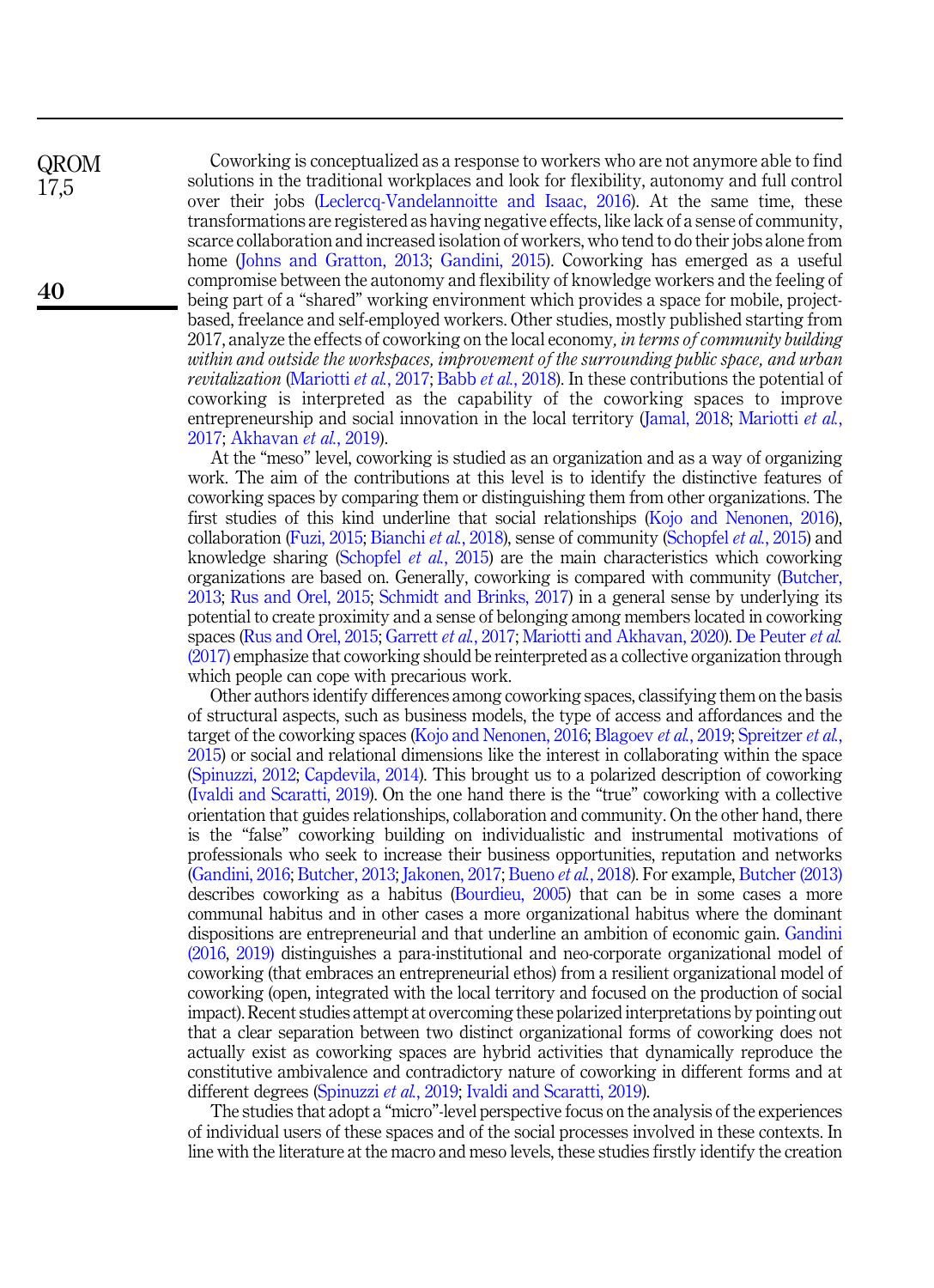and promotion of interactions among professionals in the spaces as a distinctive feature of coworking. The interactions in coworking spaces can take various forms: collaboration ([Spinuzzi, 2012](#page-25-0)), social support ([Gerdenitsch](#page-23-2) et al., 2016) or informal communication ([Parrino,](#page-24-1) [2013\)](#page-24-1). In this framework, knowledge exchange seems to have a fundamental role for the promotion of local innovation interpreted as the production of new knowledge and new resources [\(Capdevila, 2014](#page-22-10); [Butcher, 2018\)](#page-22-13). Coworking provides a solution to "professional isolation": sharing a common space offers a community to those who otherwise would not enjoy relational support while working from home. Among other benefits – flexibility, being able to mingle and work with like-minded individuals, better work–life balance, greater job or career satisfaction – community, or a sense of belonging, is also found to be critical in stimulating business development ([Merkel, 2015](#page-24-12); Ivaldi *et al.*[, 2018](#page-24-13)).

Coworking members can experience coworking in a more passive way ([Garrett](#page-23-7) *et al.*, 2017) and consider relationships as automatic results of the physical proximity [\(Parrino, 2015\)](#page-24-14). Alternatively, they can be more actively engaged ([Garrett](#page-23-7) et al., 2017) by nurturing social interactions, relationships and knowledge exchange through both top-down (from the coworking managers to coworkers) and bottom-up (from coworkers to coworkers) initiatives aimed at enhancing trust and social support ([Gerdenitsch](#page-23-2) et al., 2016; [Bouncken](#page-22-14) et al., 2019). In line with this variety of interpretations of social dynamics connected to coworking, some authors ([Waters-Lynch and Duf, 2021\)](#page-25-4) refer to a sense of ambivalence concerning the not realized promise of coworking spaces as authentic and creative community spaces [\(Blagoev](#page-22-9) et al.[, 2019;](#page-22-9) [Waters-lynch and Duf, 2021](#page-25-4)). These authors claim that what is prevailing is an ambivalence between the potential appeal of these spaces and the risks of precarity that characterize the working life of these practitioners. This is connected to an apparent social dilemma coworking spaces face: encouraging shared practices and interaction while at the same time producing the social, affective and material resources that instantiate the affective commons that shape the character of work.

Our aim in this article is to dig into the rich variety of representations of coworking in the literature on this phenomenon and in this sense of ambivalence that these conceptualizations have generated [\(De Peuter](#page-22-8) *et al.*, 2017). We will do so by analyzing the heterogeneity of coworking from the perspective of its contradictory nature with the help of CHAT ([Engestr](#page-23-10)öm, 1987/2015; Engeströ[m and Sannino, 2011](#page-23-10)). This is a dialectical framework in which the notion of contradiction is foundational to grasping systemic relations and processes of becoming in human activities as well as to revealing their transformative potential and realistic trajectories of development ([Aagaard](#page-22-15) *et al.*, 2013; [Engestr](#page-23-1)öm, 1987/ [2015;](#page-23-1) [Groleau](#page-23-11) et al., 2011; [Virtaluoto](#page-25-5) et al., 2016). The features of this conceptual framework make it a suitable instrument to analyze a phenomenon as heterogeneous as coworking.

Contradictions in this theoretical framework are not only personally experienced ontological dilemmas but also systemic and structural constraints that accumulate over time and may become aggravated throughout the history of activities. Mutually exclusive and apparently incompatible alternatives clash within contradictions ([Engestr](#page-23-10)öm and Sannino, [2011;](#page-23-10) [Putnam, 1986](#page-24-15)). These clashes are constitutive of every activity and are also the driving force for the development of activities. As they are intrinsically connected to the evolution of the activity, contradictions have to be understood and traced within the historical development of the activity and seek their contextualized manifestations as expressed by those who have direct experience of these activities. Contradictions are also source of development and change as the disturbances they generate open up opportunities for new and not-taken-for-granted solutions. Historically, new forms of activity emerge when contradictions are collectively addressed and resolved.

The object of activity is another central concept in CHAT. Activities differ from one another by their objects. This concept refers to the motive that justifies the very existence of an activity in response to specific human needs. This is different from the goal of a specific action, which is

The 'co' in coworking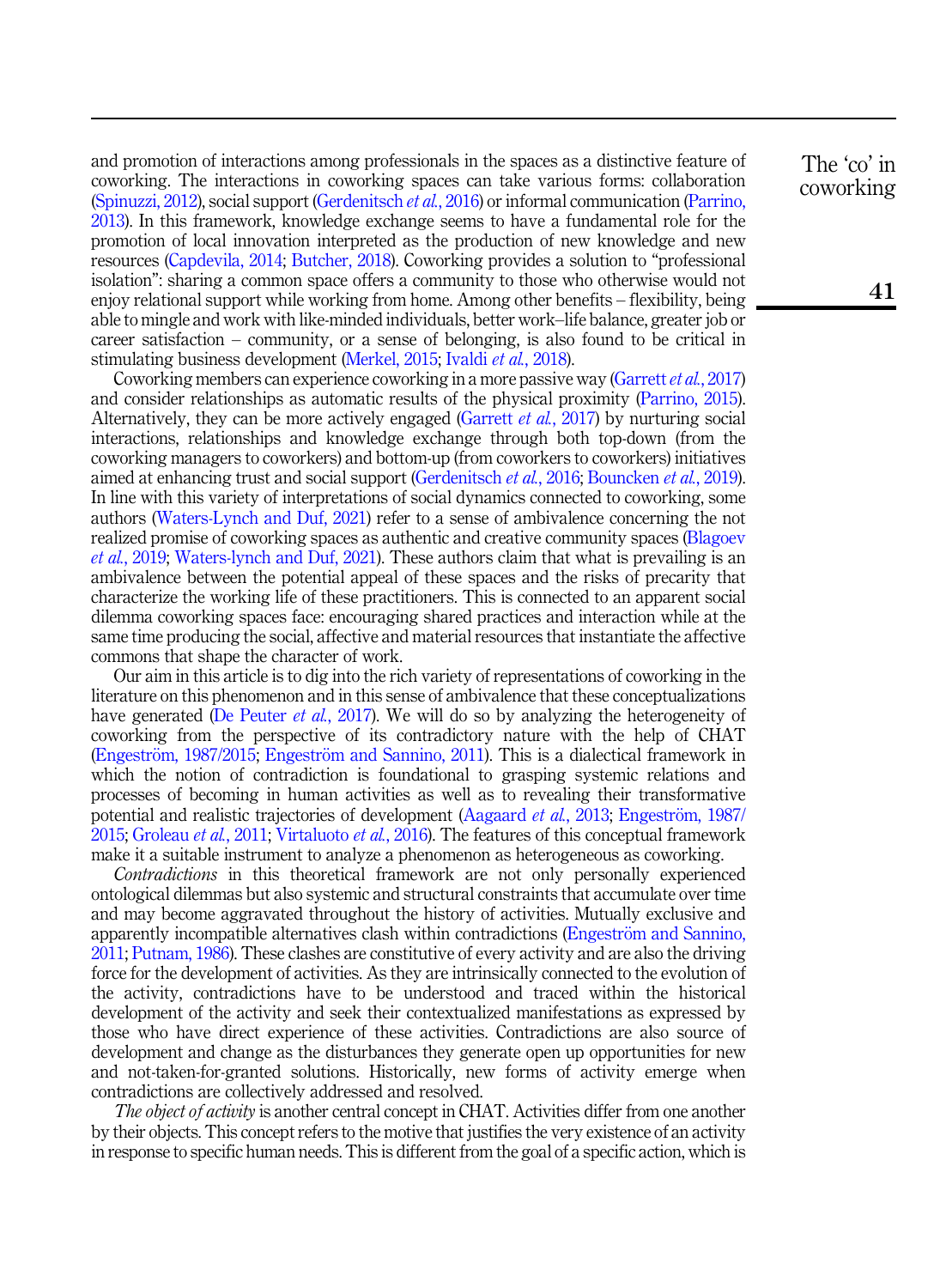QROM 17,5

limited in time and scope. For instance, educating pupils is the motive of the school activity, and healing patients is the motive of the medical activity. In this sense, the object has driving power and refers to something at which human being inhabiting activities direct their efforts to: "[...] The main thing that distinguishes one activity from another [...] is the difference of their objects. It is exactly the object of an activity that gives it a determined direction. [...] The object of an activity is its true motive. The motive may be either material or ideal, either present in perception or existing only in imagination or in thought" (Leont'[ev, 1978,](#page-24-16) p. 62).

Due to its close connection to human needs, an object develops historically and is never fully reached or accomplished. In many respects, it resembles a vision, sometimes utopian, which, however, finds concrete implementations in the everyday. Human beings pursue and transform the object through the actions they perform individually or collectively. However, a single individual often only grasps some aspect of the overall complexity of the object of activity. Hence the methodological requirements to conduct activity theoretical analyses on data which are longitudinal and multivoiced. Moreover, an object of activity carries in itself the pervasive contradictions of its given socioeconomic formation. As coworking is a form of activity taking place within capitalism, any object of coworking spaces is at least potentially a contradictory unity of use value and exchange value. The foundational contradictory feature of human activities and their objects as understood in CHAT make this conceptual framework particularly appropriate to explore the complex dynamics of becoming of coworking as well as to trace their potential trajectories of development.

This study addresses the following question: Which contradictions are experienced by coworkers in different types of spaces and how do they relate to the dimensions of historical development of coworking?

In the next section we provide a background overview of the developmental dimensions that characterize the conceptualizations of coworking.

#### Coworking and its dimensions

In this section we give an overview of the evolution of coworking by identifying the main changes that have reportedly characterized its object ([Kaptelinin, 2005](#page-24-17); [Engestr](#page-23-12)ö[m, 2009](#page-23-12); [Spinuzzi, 2017](#page-25-6)). With the lens of CHAT this historical overview traces how the activity of coworking has evolved, from its origins to its current and prospective developments. We trace how the idea of coworking has been constructed around specific social and individual needs and has led coworking to differentiate in the many ways indicated in the introductory section of this article.

From a methodological point of view, we proceeded by identifying the features of the activity of coworking. Then, we formulated the criteria to divide the history of coworking into periods. Finally, we decided how to interpret and explain the transitions from one period to another. As to the first step, we consider coworking an evolving object-driven activity. Concerning the second step, we identify the qualitative transformations of the object of coworking and trace issues, problems and innovations that have brought about changes in the object and led to the rise of its new organizational forms. Finally, for the third step, the transitions are seen as solutions to historical challenges that required new forms of organizing coworking and consequentially reflect clashes between old and new ways of working.

This historical overview is based on a selection of the most qualified sources about coworking relevant for tracing the evolution of its conceptualizations. More specifically, we used content from the following four sources:

(1) The reputed website Deskmag ([www.deskmag.com](http://www.deskmag.com/)), considered the official worldwide source of information on coworking. In particular, we considered the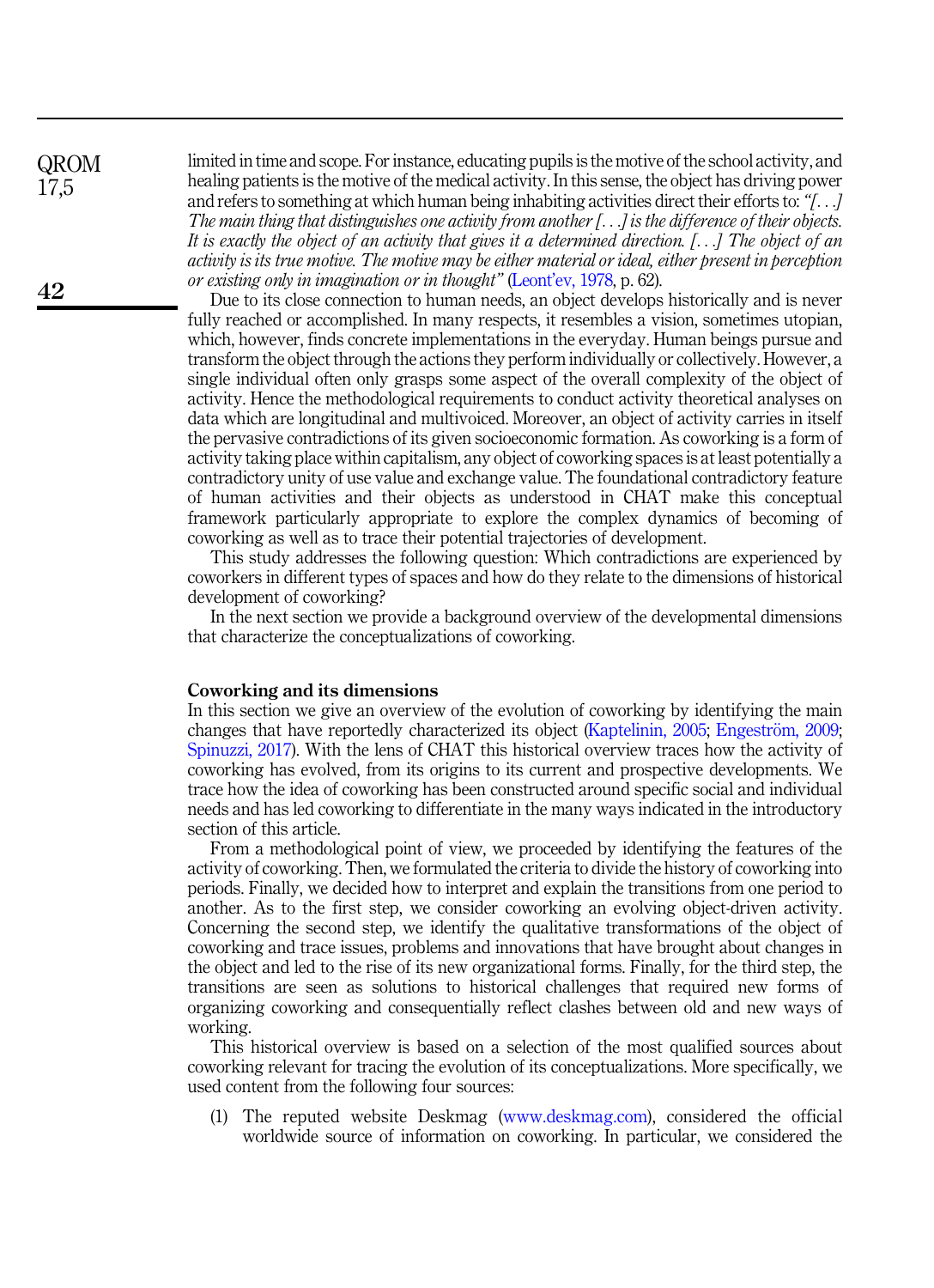articles that are published on Deskmag in the sections Coworking Spaces, Tips, Coworkers, Events, Cities and News. The reading of all the articles in these sections of Deskmag led to the identification of trends and changes that characterize the evolution of coworking over the years.

- (2) The annual Global Coworking Surveys from its first year of existence in 2010 to 2018, covering the status and future trends of coworking spaces all around the world, their economic sustainability, members and services, as well as the users' representations and behavior. Most of the data collected in the Global Coworking Surveys are related to the status and trend of the coworking spaces all around the world. More precisely, information is collected around diffusion of coworking spaces, their economic sustainability, members, services and activities proposed. In addition, other information is collected about social processes (e.g. collaboration) in the coworking spaces as well as representations and behaviors of users and operators.
- (3) Published interviews and articles of key actors, recognized as the main players in the historical evolution of coworking. Through the reading of the articles on Deskmag and of other papers, it has been possible to identify actors who have played significant roles in shaping the history of coworking. Thus, we looked for written and video interviews made by journalists with these players, in order to select useful empirical material for the analysis.
- (4) Academic publications, using SCOPUS and Google Scholar, from 2012 to 2019.

Whereas in the preceding section the literature was reviewed descriptively with the help of the three levels of macro, meso and micro, in this section the academic publications are used as data for reconstructing the historical evolution of coworking. We arranged the information in chronological order. We identified key and pivotal events and enriched them with the information we collected through the reading of the documents. After this, we identified changes in the object of the coworking activity. Then we focused on how the conceptualizations of coworking have developed, how coworking organizations have changed over time and which dimensions of development characterized the transitions from one period to another.

Over the years, changes in the labor market – in particular, the virtualization and the flexibilization of work and the diffusion of freelance workers – led to the rise and diffusion of new ways of interpreting coworking. These changes involved a division of labor characterized by communities of professionals who work individually at a distance but on a common task; relationships between professionals and organizations related by temporary collaborations that usually dissolve with the end of the project; and relationships between individuals and their work that can be described as contract-based, independent and selforganized ([Donnelly, 2009;](#page-23-13) [Gandini, 2016\)](#page-23-8). [Johns and Gratton \(2013\)](#page-24-5)refer to virtual coworkers who are able to contribute remotely without formal connection to a company: technology contributes to give them the feeling of working in a shared environment. The characteristics of independence, self-organization, autonomy and flexibility have attracted professionals who feel they no longer have to compromise with companies and are not constrained by the bureaucracy of institutions. At the same time, organizational mangers benefited from the flexibility of short-term contracts based on specific and contingent needs, which helped reduce costs (less physical infrastructure and lower-cost external professionals).

Despite these advantages, these developments have led also to the emergence of criticalities concerning, for instance, lack of a sense of community, obstacles to initiate actual collaboration and weaknesses in the transfer of knowledge [\(Johns and Gratton, 2013\)](#page-24-5). Around these criticalities, the object of coworking started to be reconstructed to address emerging

The 'co' in coworking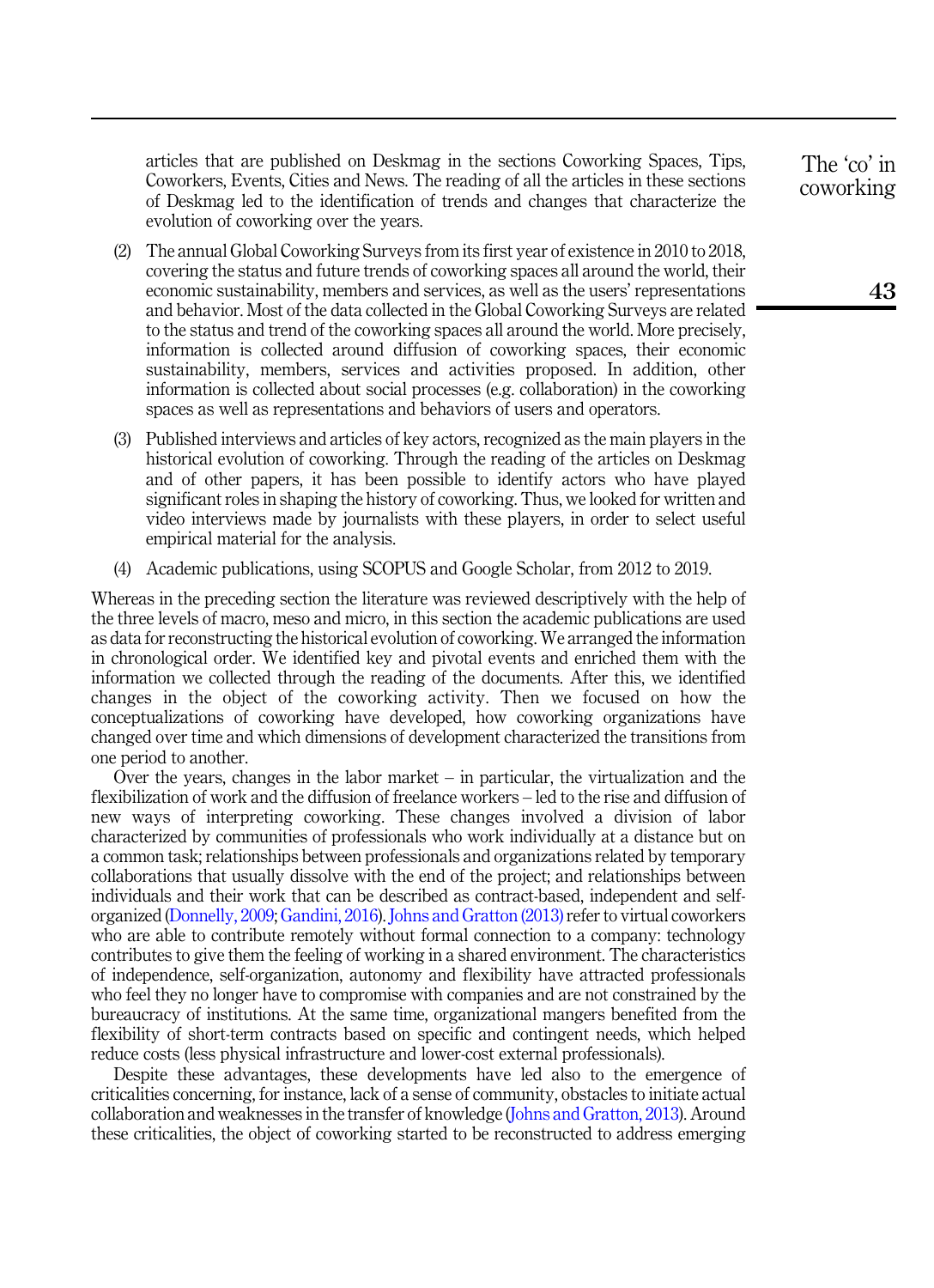needs of freelance workers to reconceive physical workspaces that would afford spontaneous collaboration and create conditions for overcoming isolation. This is one of the key factors that have led to the transition to a qualitative development of coworking. This period was characterized by the rise of "coworking space" and "coworking movement" aimed at supporting and facilitating the work conditions of freelance knowledge workers. The aim here is that of finding new ways to answer the needs of freelance knowledge workers, that is, to combine freelance workers' autonomy and the structure and working relationships that an organization can guarantee.

QROM 17,5

44

In 2005 I was working at a startup and was unhappy with my job. Before that I had worked for myself doing consulting and traveling and hungered for the community a job can provide. At that point I was confused because I had both worked for myself and worked at a job and was unhappy because I couldn't seem to combine all the things I wanted at the same time: the freedom and independence of working for myself along with the structure and community of working with others. [\(Neuberg, 2014](#page-24-18))

This is the reason why the coworking space founded by Brad Neuberg in 2005 was recognized as the first coworking space with this explicit intent. In this period a self-defined coworking movement was founded in order to create, with the help of coworking spaces, a group of independent freelance workers which could strengthen and improve their working conditions [\(Sundsted](#page-25-7) et al., 2009), overcoming the negative effects of flexibility and precariousness. The objective was therefore to create a decentralized collective system in which people and professionals could connect, share ideas and co-construct solutions to problems created by the labor market. In this phase the main challenges were connected to, on the one hand, the economic sustainability of the coworking spaces and, on the other hand, the diffusion of an idea of coworking based on specific principles that the so-called coworking movement advocated for.

As reported in the coworking wiki, the aim of the movement was that of creating "better places to work and better way to work" ([http://www.coworkingwiki.com/\)](http://www.coworkingwiki.com/)). The shared values toward which they wanted to move people were the following: collaboration – willingness to collaborate with others by reducing hierarchies and boundaries; openness – to share ideas and be inclusive; community – emphasizing interactions and relationships among people; accessibility – with self-selected users based on interest or on shared experiences and values; and sustainability – contributing to support the available resources by respecting infrastructures and other users. These values are today explicitly mentioned in numerous coworking spaces [\(Capdevila, 2013;](#page-22-2) [Fuzi, 2015;](#page-23-6) [Hurry, 2012;](#page-24-19) [Moriset, 2013](#page-24-6); [Rus and Orel,](#page-24-7) [2015\)](#page-24-7) as the main principles that guide coworking.

With the diffusion of the coworking spaces around the world, coworking was reinterpreted and reproduced in different ways. Coworking spaces have adopted different purposes by attracting the interest of different players in the labor market. In particular in this phase, coworking is being considered by private companies, public and semi-public institutions as an opportunity to produce economic value. In particular, what has changed over the years pertains to the following factors:

(1) The motivations that drive both founders and professionals to use coworking spaces. Besides the intent to improve social and organizational conditions for independent workers, other motivations have emerged, linked to profit and entrepreneurial opportunities. For founders, these are related to the possibility of increasing business opportunities (e.g. finding new clients) and to finding advantages connected to renting infrastructure (e.g. affording a better office, reducing the office rent and increasing revenue) ([Global Coworking Survey, 2013\)](#page-23-14). In the same line, if the coworkers at the beginning were most focused on the benefits that derived from the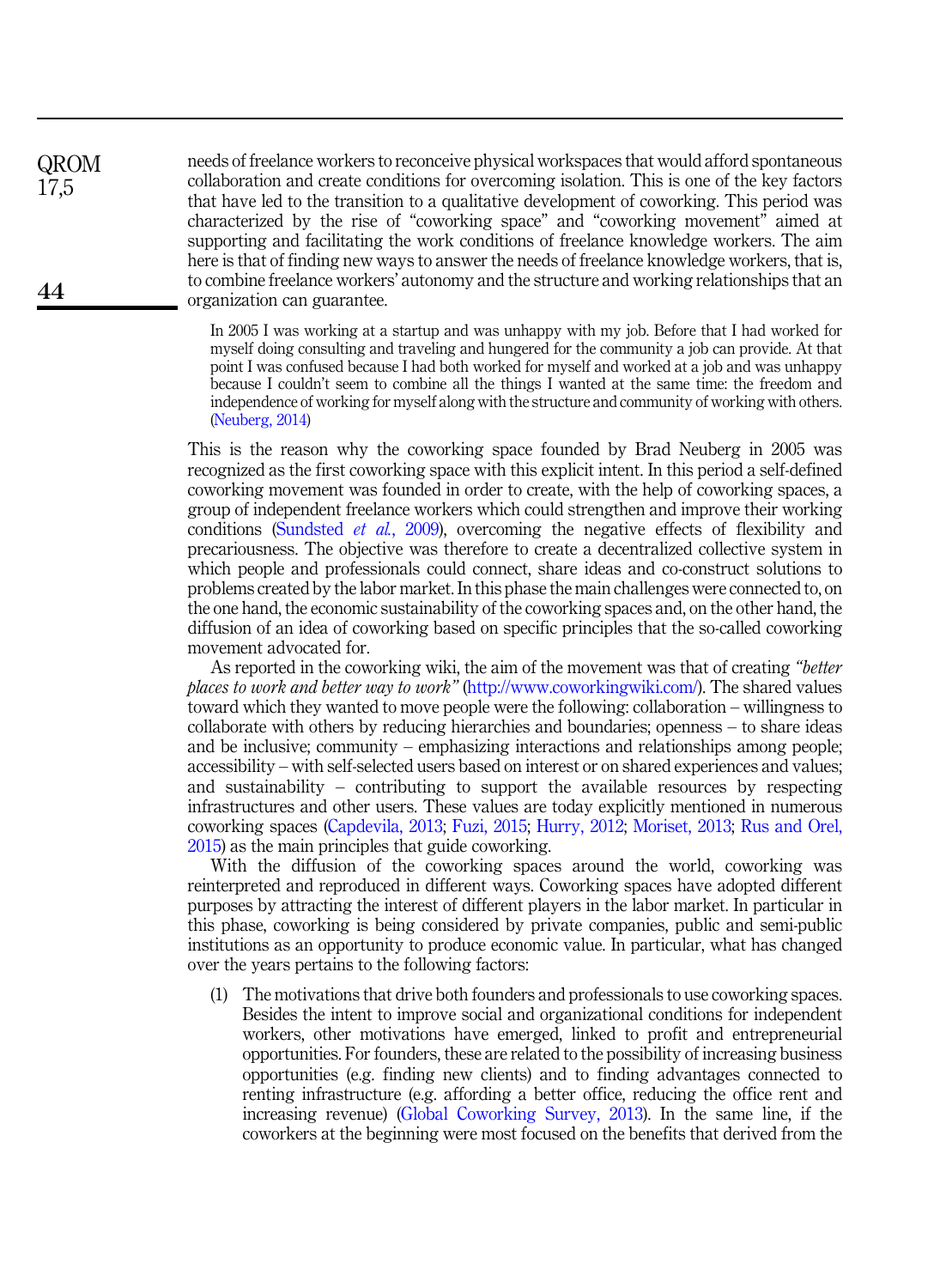creation of connections, social relations and community, with the diffusion of the coworking concept and spaces, they became progressively more interested also in the quality of infrastructure offered in the spaces (e.g. meeting rooms, printers, copiers, wi-fi). They also became more interested in the events promoted by the spaces, focused on business (e.g. workshops and training sessions) as well as on knowledge sharing.

- (2) The profiles of the users from independent workers and freelancers to entrepreneurs, employees and founders of startups. As founded by Neuberg, coworking was initially intended for freelance professionals and aimed to create for them the best working conditions. Over the years, however, the targeted users expanded to small companies, startups and employees ([Global Coworking Survey,](#page-23-15) [2011a](#page-23-15), [b](#page-23-16), [c,](#page-23-17) [2013](#page-23-14), [2016\)](#page-23-18). In addition, coworkers progressively became more assiduous users of the space, compared to the first years, and displayed an increased need to have a permanent position instead of a flexible one within the space [\(Global](#page-23-15) [Coworking Survey, 2011a,](#page-23-15) [b,](#page-23-16) [c](#page-23-17)). In this sense, the coworking space seemed to become in some respects like a regular office for professionals. This seems to be confirmed by the fact that coworkers tend to give increasing importance to the availability of infrastructure, facilities and services, besides the social aspects of coworking spaces ([Global Coworking Survey, 2011a,](#page-23-15) [b,](#page-23-16) [c](#page-23-17)).
- (3) The areas in which the spaces are located from large cities to small and rural areas. If at the beginning of the second period it was possible to identify a concentration of the coworking spaces in big and business cities with a working environment of creative industries (e.g. San Francisco, Berlin, New York) [\(Moriset, 2013](#page-24-6)), over the years the coworking spaces have been settled also in small cities as rural coworking spaces (coworking compared in large cities and small towns, [Deskmag, 2019\)](#page-23-0).
- (4) The ways the spaces are organized from small independent spaces to large spaces with defined rules, roles, structures and activities. For example, over the years coworking spaces have been characterized by more structured organization with more explicit and defined rules and roles. Concerning roles, most of the spaces (around 60%) have a person to function in the role of a community manager (an internal operator specifically dedicated to the facilitation and support of relations and interactions among coworkers). Also other roles emerged, including host (the person in charge of welcoming new coworkers and orienting them to the structures, facilities and services provided by the space), marketing coordinator and project coordinator ([Global Coworking Survey, 2011a,](#page-23-15) [b,](#page-23-16) [c](#page-23-17), [2013](#page-23-14)).
- (5) The organizational forms of the spaces from single spaces to networks, franchises and associations. Multiple variations have emerged of coworking by using services and structures provided by already existing coworking spaces. Employees are encouraged to use coworking not only to help them to work more productively while avoiding isolation, but also to attract employees who demand flexible workplaces and work times, and to promote cross-fertilization across organizations. Similarly, numerous small and medium companies are incorporating coworking inside their structures to put into use offices which are otherwise not much utilized. Besides private companies, other institutions have begun to incorporate coworking in their organizational structures. An increasing number of libraries, for instance, integrate coworking spaces, and universities use coworking spaces to support students with business ideas. In a sense, it is possible to say that coworking is characterized by institutionalization combined with hybridization.

The 'co' in coworking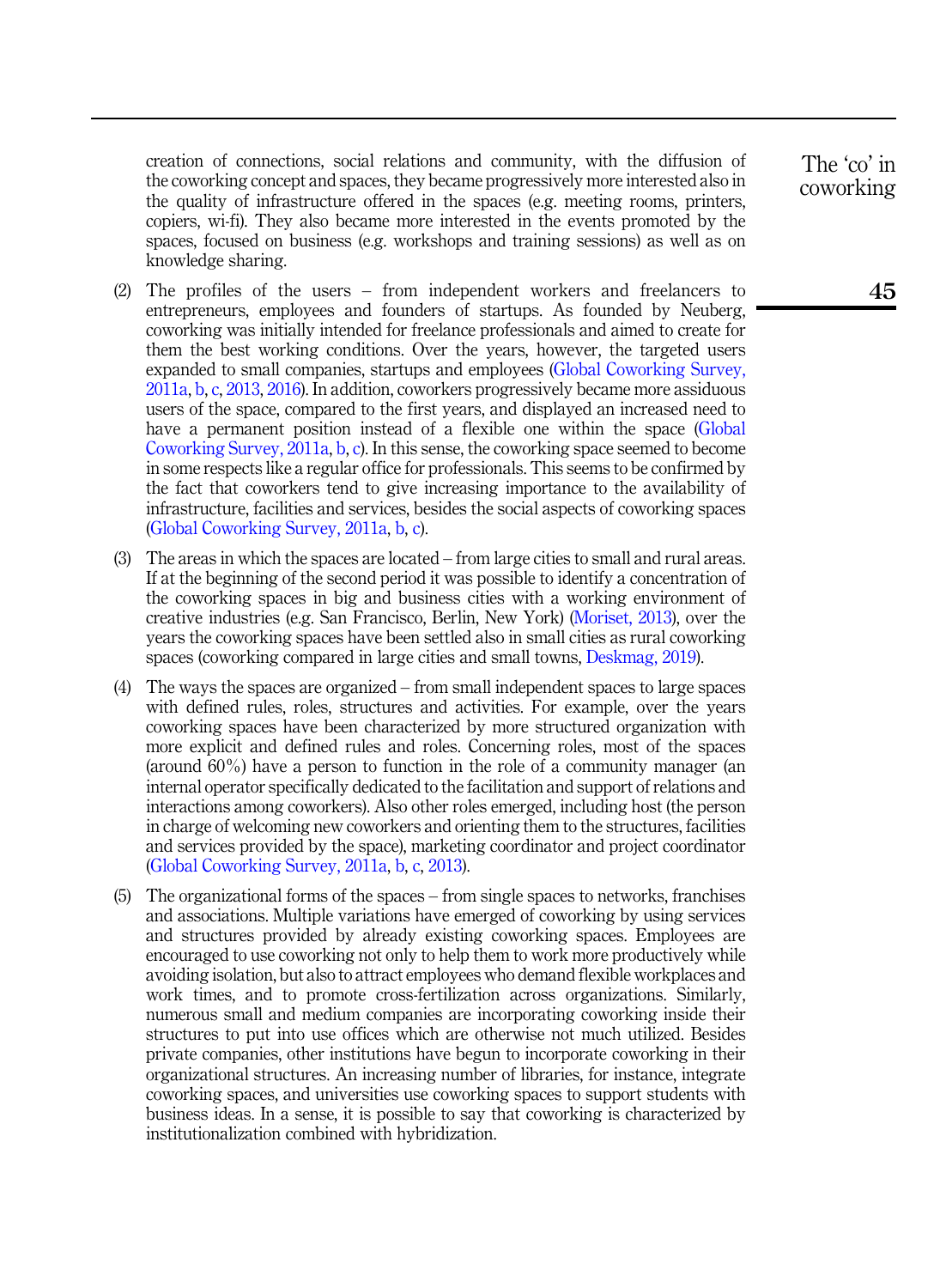Coworking spaces have evolved into more structured organizations (e.g. integrated spaces within established organizations, small spaces created and managed by independent workers or entrepreneurs, coworking spaces organized in networks and franchise) and have integrated with other different types of spaces, for example telecenters, flexible offices and incubators (Ivaldi et al.[, 2018\)](#page-24-13). This differentiation engendered, however, new problems. The first one is related to the difficulty of aligning all these reinterpretations of coworking around the core values identified by the founders of the coworking movement. This resulted in the need to distinguish those initiatives that are strictly connected to the original idea of coworking from those that are distant from the original idea because they are more specifically focused on business, profit and pursuit of individual interests. For example, Neuberg was working at Regus when he had the idea of opening a coworking space. He stated that "[he] was not inspired by Regus because it was utterly non-social [...]. Those were ways to just save costs. There was no cross fertilization or communication" (Deskmag, "Coworking began at Regus ... but not the way they think," 2012). Yet, today Regus self-defines as a coworking space.

The diffusion of coworking around the world is characterized also by a large number of spaces that have had to close because they were not sustainable and profitable. One of the main open questions that characterize the debate among professionals and scholars is related to the identification of a business model for coworking that can guarantee sustainability. Finally, the other challenge that can be traced in this phase is the creation of a shared meaning around coworking. The strong differentiation and stratification of coworking initiatives lead also to a loosening of the unique identity of coworking. The evolution of coworking into different and parallel directions has caused the object of coworking to be differentiated and the conceptualization of coworking to be less clear and uniform. For this reason, in this phase different local, national and international initiatives (conferences, congresses, workshops, online groups) seek to sharpen the understanding of coworking to account for its changing features, characteristics and impacts in different fields.

The contents summarized above from our sources point at a number of diverging pathways or directions of development which cannot be reduced to unitary phases. The identification of these directions of development has been the result of a numerous discussions between the research groups of the authors. These directions of development are depicted in [Figure 1](#page-9-0).

The first dimension concerns an outward and inward focus of coworking. In its evolution coworking responded to new needs that emerged from changes in the labor market with the aim to promote social and cultural changes in society. The establishment of what has been called the coworking movement was that of creating a network of various actors who could create local solutions in a bottom-up logic. Thus, the orientation of coworking in this sense seems to overcome the boundaries of the coworking spaces (the "outward" orientation). However, the challenges that characterize the evolution of coworking concern attempts at responding to the needs of the users of the coworking spaces ("inward" orientation). Thus, the reproduction of the coworking idea inside local spaces cannot disregard the availability of infrastructure, activities and services to respond to the individual needs of the users.

The focus here is the organization of the coworking activity. Examples are the various initiatives and services that each space provides and that target the specific types of users of the space (e.g. training courses, coaching sessions, nursery services, networking activities), but also the different ways in which the spaces are organized in terms of infrastructure (e.g. open spaces, private offices, lunchrooms, meeting rooms) and internal organization (e.g. community manager, marketing manager). During recent years, the strong attention put on the needs of the single individuals inside the spaces has been seen as connected to a strong focus on an individualistic interpretation of coworking that could lose its social value and impact. Thus, different initiatives indicated in the literature are oriented to the creation of

46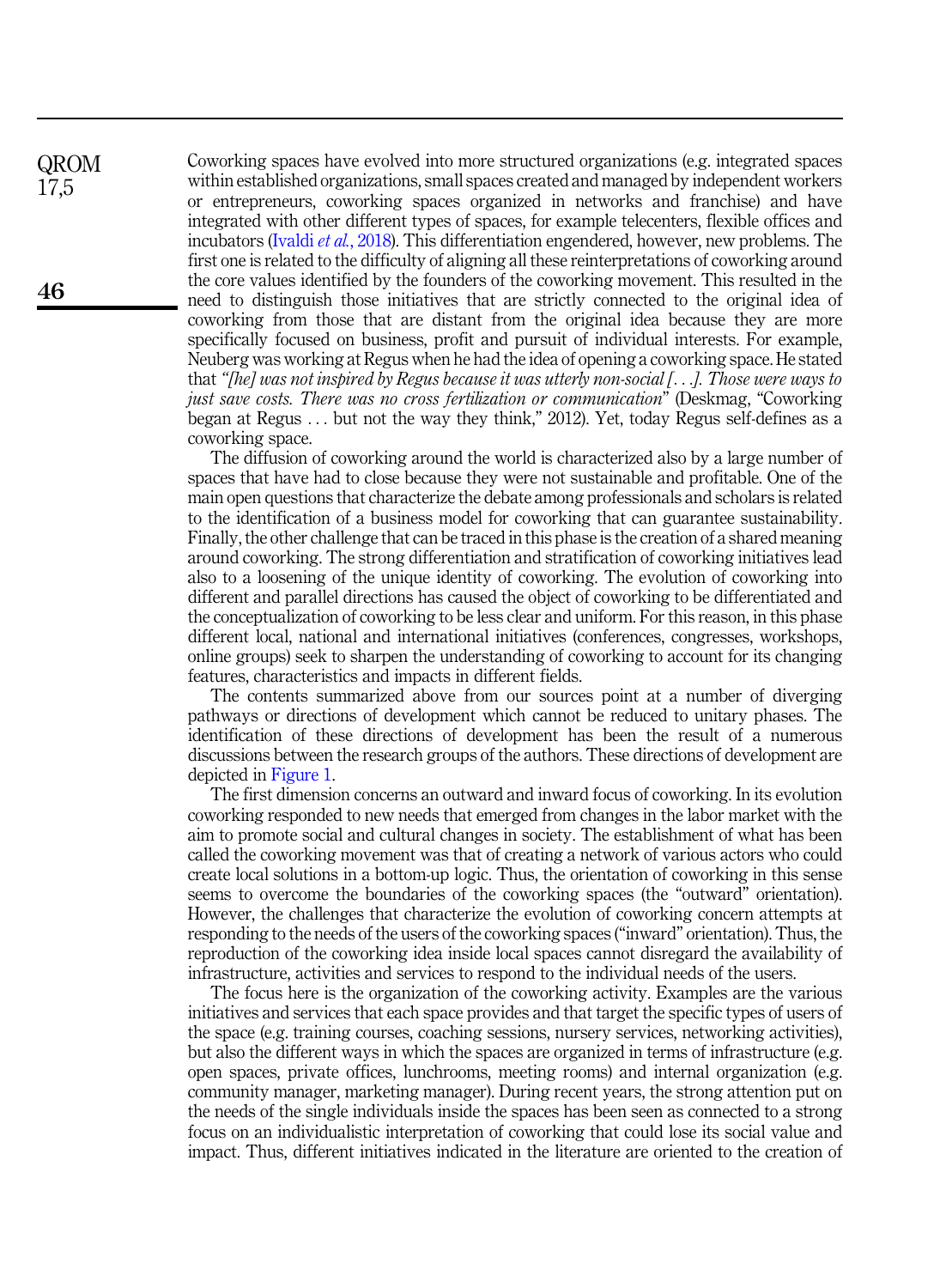<span id="page-9-0"></span>

coworking spaces that are strongly integrated with the territory in order to match local needs and the needs of the professionals inside the spaces (Ivaldi et al.[, 2019;](#page-24-10) [Gandini, 2019\)](#page-23-9).

The second dimension of development is related to the idea of coworking as emphasizing aspects of work that are not directly connected to profit and business ("the social"). The original idea of coworking was that of creating new spaces that could support workers around ideals that challenge mainstream orientations and the limits of the dominance of private institutions ([Butcher, 2016](#page-22-16)). Thus, against individualistic perspectives, social dimensions were emphasized as fundamental elements in answering the needs of workers and establishing new core values. The coworking movement influenced significant social and economic transformations through the spreading of values like collaboration, community and reciprocity associated with work activities [\(Gandini, 2015;](#page-23-3) [Butcher, 2016](#page-22-16)). These have been referred to as "social connections," "local bonds," "social structure," "shared identity" and "community" [\(Neuberg, 2014;](#page-24-18) [Hillman, 2014](#page-24-20)).

However, the progressive stratification of coworking made it difficult to identify a clear understanding and shared meaning of aspects like collaboration and community. For instance, "collaboration" has been used in terms of innovation  $-$  a "culture of sharing" [\(Rus](#page-24-7) [and Orel, 2015\)](#page-24-7), a relational milieu ([Gandini, 2015\)](#page-23-3), the renewing of social connections ([Kubatova, 2014\)](#page-24-21), the exchange of information ([Gerdenitsch](#page-23-2) et al., 2016), accelerated serendipity [\(Leclerq-Vandelanoitte and Isaac, 2016\)](#page-24-2) – or seeking people, information or resources when an organization does not have enough information to coordinate [\(Waters-](#page-25-8)[Lynch and Potts, 2017](#page-25-8)).

Then, with the introduction and diffusion of the coworking space concept, additional needs connected to the profitability of coworking emerged, strengthening the orientation toward "business." The challenges described earlier in this section underline attempts at making coworking spaces directly profitable by renting the facilities and indirectly improving their core business. The focus on business and profitability emerged also in the motivations of users seeking collaboration ([Capdevila, 2014\)](#page-22-10), social support ([Gerdenitsch](#page-23-2) et al., 2016), entrepreneurship and creativity [\(Fuzi, 2015](#page-23-6)), reduction of precarious working conditions and the identification of new people, ideas and resources ([Waters-Lynch and Potts, 2017\)](#page-25-8).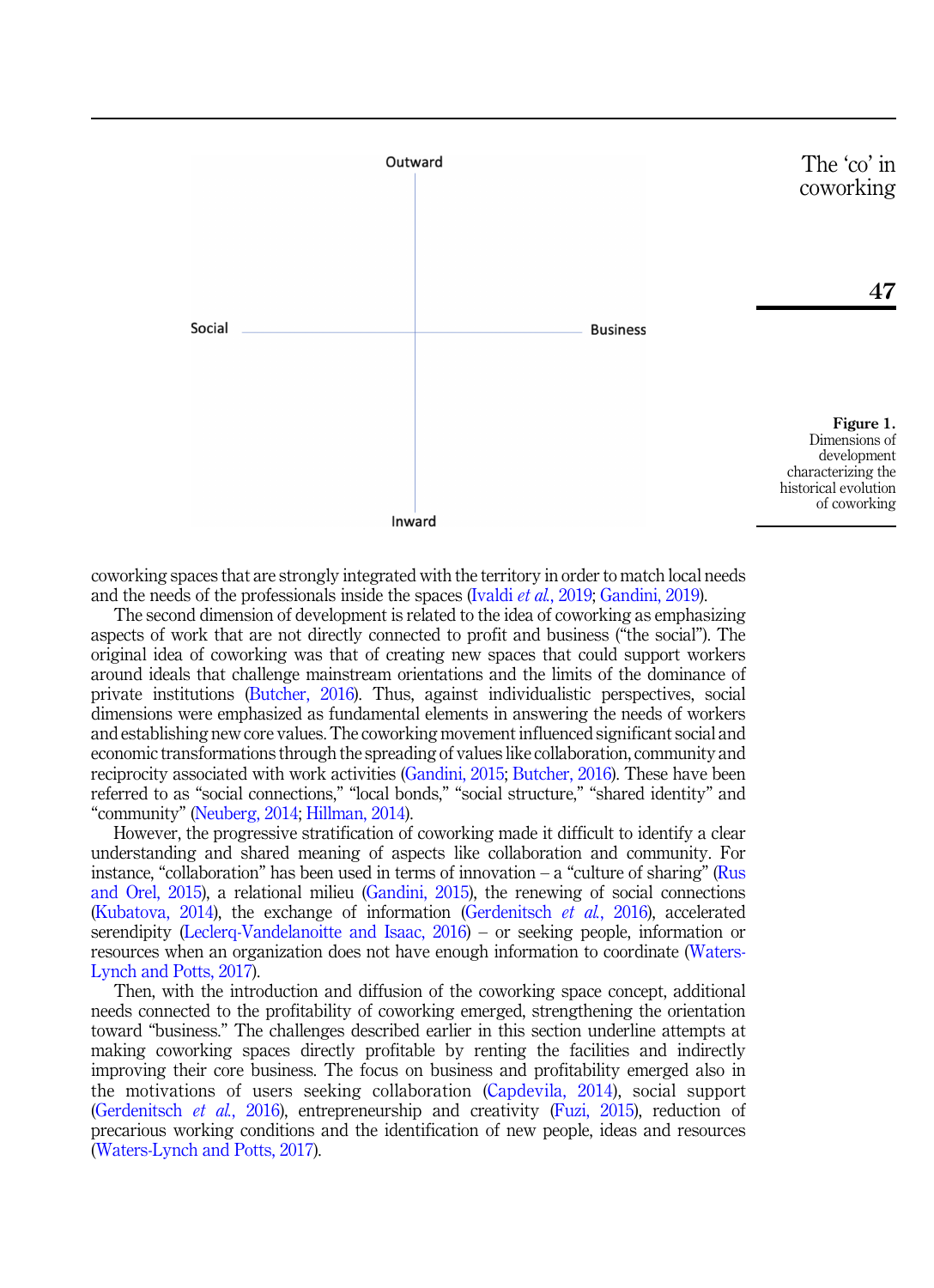QROM 17,5

These historical dimensions of coworking reveal the heterogeneity of this phenomenon as it is evolving across intersecting polarities. The contradictory tendencies presented above may appear as neat binaries, due to our effort to convey in an organized and comprehensive manner rich contents from the different sources. Yet, seen through the activity-theoretical lens we adopt in this study, the opposing terms of these dimensions define a messy area of both struggles and potentials which may be a useful resource to reflect on the complexity and developmental prospects of coworking as it unfolds in local settings.

## Locally experienced contradictions in four coworking spaces

This section of the article focuses on a qualitative analysis of interviews conducted in four coworking spaces based in Milan, Italy. The aim of this analysis is to grasp how the contradictions of coworking are manifested in the discourse of interviewees who are using the coworking space. For this, our analysis focuses specifically on the heterogeneity and ambivalence of needs and desires coworkers, managers and founders express while describing their work in the space. The heterogeneity and ambivalence of interviewees' accounts of how they use the space and the extent to which the space meets their needs and expectations are key indicators of possible systemic contradictions as they are experienced by the users. We recognize that discursive analysis cannot substitute inquiries such as indepth historical analyses, observations or participatory analyses such as in Change Laboratory studies of activities [\(Virkkunen and Newnham, 2013](#page-25-9)). Discourse, however, is an essential vehicle to formulate at least an initial understanding of 'lived' activities and to identify specific contradictions which may serve as starting points for further and different types of inquiries.

We collected data through semi-structured interviews with founders, managers and coworkers. More specifically, we interviewed 6 people in the first space (5 coworkers – all freelancers – and the founder of the space); 7 people in the second space (6 coworkers  $-1$ startupper, 2 employees and 3 freelancers – and the founder); 10 people in the third space (8 coworkers – 2 employees, 2 startuppers and 4 freelancers– 1 community manager and 1 office manager); 7 people in the fourth space (4 coworkers – all freelancers – 1 community manager, 1 project manager and director, and 1 cofounder).

The sampling strategy adopted in each space aimed at ensuring as much as possible representativeness of coworkers' occupations, backgrounds and needs. Prior to the interviews, the ethnographic fieldwork included collecting contextual information on typical use, duration, as well as occupations, backgrounds and needs of the users. The interviews were arranged over a period of about three months in each space, to be able to have access to the diverse coworkers typically using it. In spaces 1, 2 and 4 we interviewed all the professionals that were using the space during the observation months. In space 3 – the largest among the four spaces in our study – the selection of the interviewees was specifically aimed at reaching a comprehensive representation of the diversity of users. In space 3 the coworkers were all representatives of the fields of digital professions, occupying, however, different roles as freelancers, employees or startuppers. In order to avoid oversampling, we made sure to have a balanced representation of these roles.

For analyzing the data we relied on phenomenological ([Mininni and Manuti, 2017](#page-24-22)) and hermeneutic approaches ([Bartunek and Louis, 1996](#page-22-17); [Cunliffe and Locke, 2019](#page-22-18)). The interviews were transcribed verbatim and analyzed by coding the interviewees' utterances with the help of the scheme presented by [Engestr](#page-23-10)öm and Sannino (2011). This method distinguishes four types of discourse which voice manifestations of contradictions: dilemmas, conflicts, critical conflicts and double binds. Dilemmas are manifestations of contradictions conveying the coexistence of incompatible evaluations. Conflicts are manifestations conveying resistances, disagreements and arguments. Critical conflicts convey inner doubts and contradictory motives which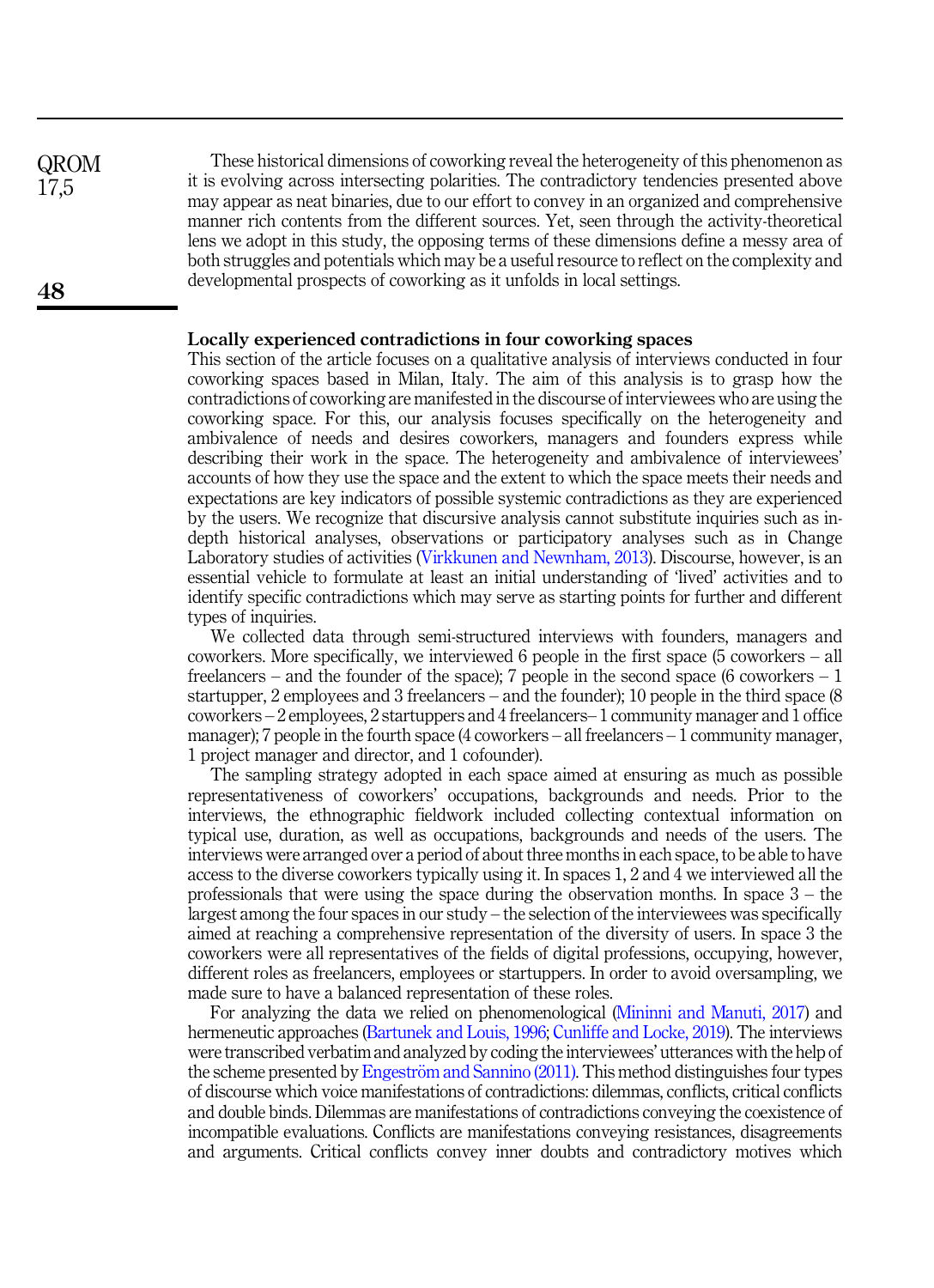paralyze actions. Double binds refer to situations in which people face pressing and equally unacceptable alternatives and feel the urge to overcome them.

For our analysis we used codes based on the manifestations of contradictions described above. The transcripts were coded by three independent researchers. The four categories of manifestations of contradictions covered well the empirical material. The researchers discussed their codings, focusing in particular on diverging interpretations among the coders, and for all these instances they reached a unanimous decision. Differently from some recent similar analysis, the researchers did not find it necessary to construct additional codes such as the category of "condemnation" proposed by Bal [et al.](#page-22-19) (submitted) on a data set from a very different discursive context.

[Armstrong \(2001\)](#page-22-20) warns scholars and readers to be aware of the traps of confluences between theory, method and treatments of the literature which may lead to systematic misrepresentation of reality. He refers to "the textual device of 'description' through which that audience can be led to believe that the researcher has indeed got to grips with the culture in question. What is not clear is why this should be so persuasive when both researcher and reader also believe that nothing but the text is the case. If the word for world is text, there is nothing outside the text which might authenticate it" (p. 158). Activity theory, the methods of data collection and analysis, as well as the literature on coworking are used in this article as Armstrong suggests. Building on and expanding on the work of the early founders in Soviet Union (e.g. [Vygotsky, 1962,](#page-25-10) [1978](#page-25-11)), contemporary activity theory conceptualizes discourse as a vital instrumental and mediating resource to grasp structures, relations and processes in the making of human activities (e.g. [Engestr](#page-23-19)ö[m, 1999;](#page-23-19) [Sannino, 2008](#page-24-23); [Wells, 2002](#page-25-12)). Activities are constituted by culturalhistorical layers of bodily and artifactual resources. Discourse, however, is an essential avenue to formulate at least an initial understanding of activity and to identify specific contradictions which may serve as entry points for further inquiries. This study builds on an extended set of ethnographic interview data which allow to "actually verify statements about the prevalence of a discourse" [\(Armstrong, 2001,](#page-22-20) p. 156) and from which verbatim examples of discourse are extracted as evidence of manifestations of contradictions ([Engestr](#page-23-10)€[om and Sannino, 2011](#page-23-10)). This allows us to test and refine the hypothesis developed on the basis of the historical overview.

In the following we present the results of the analysis by explaining the manifestations of contradictions that specifically characterize each space. This is done in order to grasp how different types of coworking activities and spaces can give rise to diverse experiences, criticalities and problems.

## Coworking space 1

This is a small operation, property of a self-employed architect, who in 2012 decided to dedicate unused rooms in her office space to coworking. The space consists of a living room used for coffee breaks, a room with three stations and a kitchen area, a room with four stations one of which is occupied by the owner, a meeting room which is free to use by the coworkers but requiring a fee from external users, a restroom and a big terrace. Coworkers can use the space autonomously from Monday to Friday between 9 am and 7 pm. The space is a "generalist/heterogeneous" coworking space with coworkers from diverse professional backgrounds. The intention of the founder is to offer a positive work environment based on collaboration among coworkers. Her future aim is to dedicate the space to professionals in the same field, in particular to architects. She considers the coworking space as a place where self-employed workers can find everything they need ("like in a real office") to do their job, at a competitive price on the market, compared for instance to a traditional rent.

The 'co' in coworking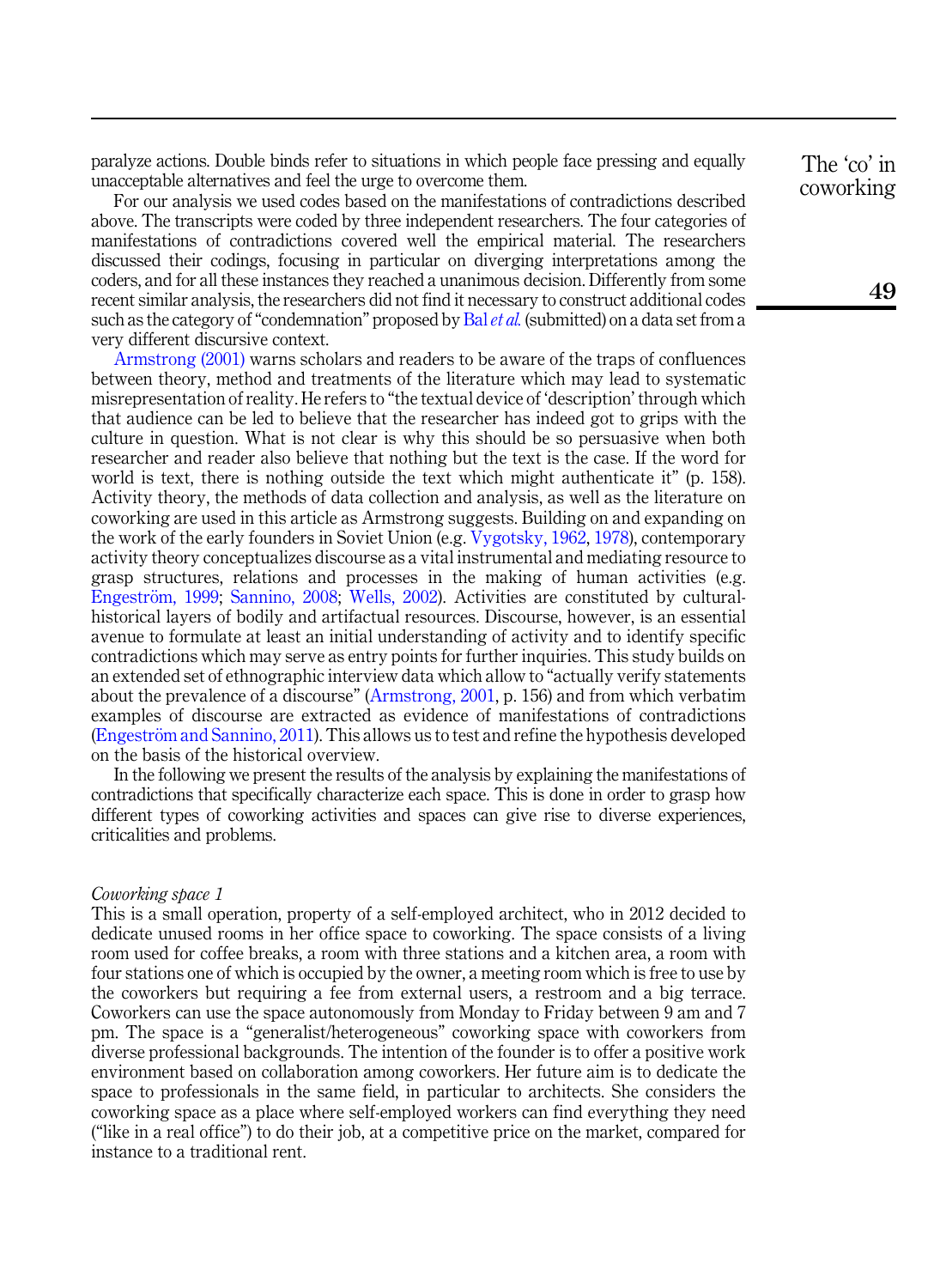Coworking space 2

This coworking space was established in 2008 by two entrepreneurs in marketing communication. The coworking space is located in what used to be an industrial building which also houses the marketing agency of the two founders. Originally the founders decided to open their office space to coworking for"opportunistic reasons," as most of their desks and rooms were unused. After having worked side by side with coworkers in this space, they now firmly believe in the role these spaces can play for enhancing formal and informal work relations and for making everyday work more pleasant and effective. The main objective of their space is promoting "a shared use of spaces for professionals who are interested in broadening their knowledge and relationships." The space hosts heterogeneous independent professionals and small businesses that usually rent the private office.

### Coworking space 3

This coworking space is part of a franchise network comprising 16 spaces referred to as "campuses," distributed across Europe. The idea came from a young entrepreneur who decided to open the space because he was looking for a site in which he could work together with other young operators in the field of digital work. The franchise includes "the central direction team" of ten people and spaces opened by independent entrepreneurs or directly by the central direction team. The central direction team includes the founder as the president, a vice president, the marketing manager, the sales manager and the communication manager and is structured around different "functions," such as marketing, sales, projects and design. The spaces opened by independent entrepreneurs are autonomously managed by the local founder(s), but the directional team gives general guidelines concerning how to open a space in franchising. The purpose of the space is to support the development of businesses and projects in the digital field by promoting connections between coworkers and external organizations. The declared objective of this coworking space is that of "helping top innovators to connect, learn and grow together."

#### Coworking space 4

This space was opened at the end of 2012 and today is a relatively small space dedicated to "women and work." The objective is to offer an alternative way of organizing work specifically tailored to the needs of working and of balance with private life. The space, besides an open space for working, is characterized by distinctive services and projects such as co-baby, training courses for the competence development and mentoring programs. Most of the services are provided by a non-profit association connected with the coworking space. At the time of the study, the association was managing three main projects, two of which were designed and carried out directly by the nonprofit organization in collaboration with the university and other organizations. One project in particular aims at women's reintegration in the working life. The organization behind the space is a "hybrid" organization. On the one hand, there is a for-profit startup that hosts the coworking space, comprised of a board of directors with eight "silent partners" who do not work in the space and a managing director. The startup manages the costs and income. On the other hand, the projects are provided and managed by a nonprofit association consisting of a president, a management committee of three and a group of four elected members.

## Results

#### Discursive manifestations in space 1

Critical conflicts were primarily voiced in the interviews with the founder and two coworkers. These critical conflicts revolved around two main aspects: the interpretation of the general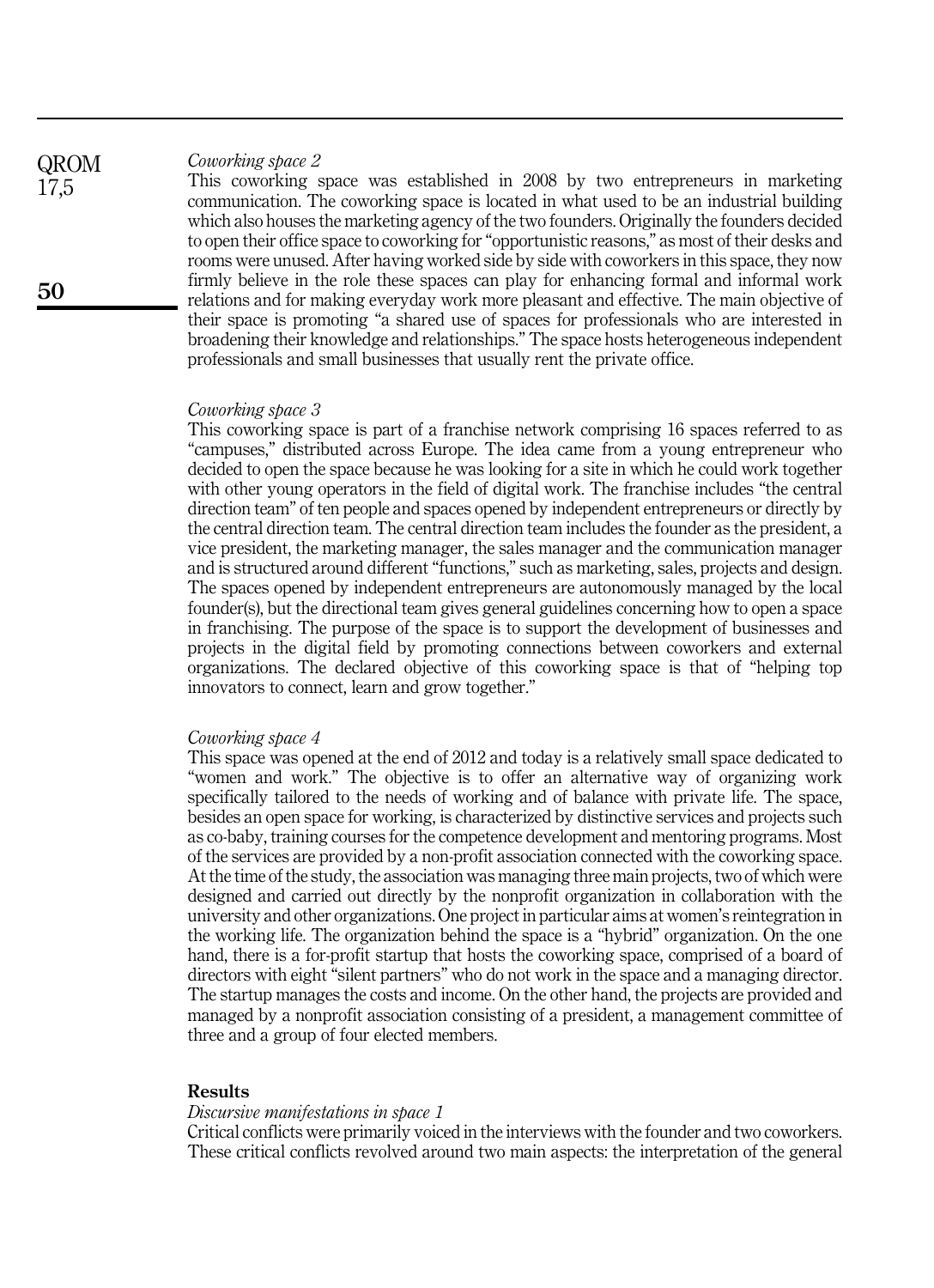mission of coworking and the role of the founder in the coworking space and with the coworkers. What emerged was the evidence of different motives in promoting and interpreting the values associated to relationships inside a coworking space.

In different conversations, the founder underscores that coworking has to be based on the creation of relationships among the people in the space. More specifically, she stresses that a space cannot be considered a coworking space if it is not oriented to promote "synergies" between coworkers.

(F) A coworking space cannot be a coworking space if there are not synergies between people who are inside the space; the aim must be to create as many synergies as possible. Collaborations, which I think are the foundation of coworking [...] either it's a business, but this is possible if there are large. spaces and money can be made on the workstations/desks rented out, or, if this is not possible, for example, in a small space like this, coworking should be an opportunity to create synergies, collaborations with those around you.

Along the same lines, generally speaking, she highlights that the role of the coworking founder/manager should be that of facilitating and enhancing interactions between coworkers and representing a positive example for others in the space. However, on the basis of these interpretations, she expresses frustration connected to the perceived impossibility of involving coworkers in conversations, interactions and spending time together.

(F) So, as the person responsible for the space, I should try to give the example for the climate that could be created in here, trying to speak and discuss with everyone.

(F) But there are periods (like now) when there are coworkers in here who do their things, without even saying a word to each other [...] there are some people who just do not have the right personality for coworking. Not everyone has the right spirit; I think some people just want to save on space.

Obstacles to the creation of such relationships are voiced in the interviews also, as in the examples below (CW2 and CW4) when the interviewees underline that coworkers live the space just as a place in which they happen to be together to do their daily work. This does not facilitate sharing moments to get to know each other and to create stronger ties. At the same time, the founder (F) admits that creating and facilitating relationships is not her priority, revealing another crucial aspect of how coworking is co-constructed on the basis of requirements, obligations and norms specific to different professions and functions of those operating in the space.

(CW2) With the others in here, it's 'Hi, hi,' in the sense now that there's no need to chat. Also because we're all people that have limited work time, we're not employees, we're all responsible for our work, so no one chats randomly in here, we just work.

(CW4) In here, we always sit in the same place. L. never gives us the opportunity to change desks. And this doesn't make interactions among us easy.

(F) I'm a welcoming person, and I'm curious, I take an interest ... I try to establish a certain kind of approach with everyone. I don't like to see closed doors, it annoys me. I say this, but then, I think I could do a lot more. That is, I'm not even one of those super extra people who are always nice, who always laugh and joke with everyone. Sometimes, I have to sit here, I have my work, I say goodbye quickly and go ... I might be stressed out by something and not do very much.

The critical conflicts voiced here are connected to the object of coworking as a contradictory entity. On the one hand, it is considered as intrinsically social, in the sense that it cannot disregard the promotion of relationships among people in the space. On the other hand, it is associated with the possibility of sharing space with other people to accomplish one's daily

The 'co' in coworking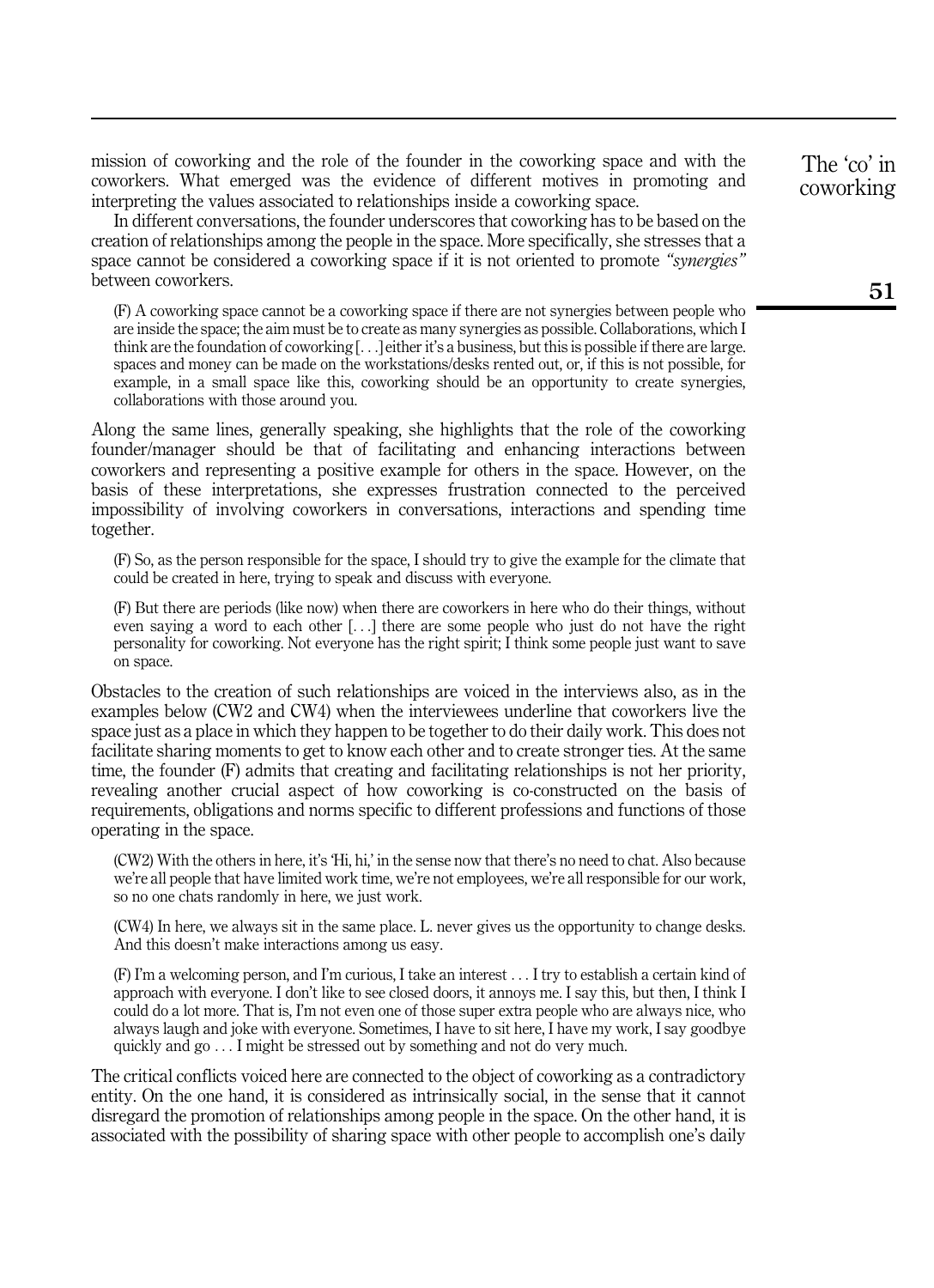work without interferences and disturbances created by relationships with other people in the space.

The founder and the users of coworking space 1 also voiced double binds as in the following examples. Two interesting aspects are underlined in these cases. The first one (CW5) is connected to the ownership of work. Working side by side with others necessarily implies the possible exposure of the contents of their work to their neighbors. This eventuality can be perceived by someone as a personal violation and potential risk for them and their clients.

(CW5) If I have documents that are rather confidential and personal ... I don't care, because I know that seeing what I'm doing is the least of the problems of the person opposite me. Considering how this coworking is structured, I think this is a bit of a sore point. And I wouldn't know if there was an immediate solution. But it's not a nice thing. For example, he's a lawyer, and every now and again, he pulls out documents with 'trial against Giuseppe Rossi' written on them. Well, I can see, if you put it in front of me, I see. And I don't think it does him any good, and, above all, I don't think his client will be very happy.

The second aspect is connected to the difficulty of creating personalized places and rooms. The coworker (CW4) in the example below underlines that coworkers could not consider the space their own office and this prevents them from acting as if the space is their own.

(CW4) The rule here is that you can't put your name on the door, so I can't put a plate with my name on the door of the office I work in.  $[\ldots]$  this is really silly and annoying  $[\ldots]$  I realize this is a coworking place, but at least, when someone comes, they can see you work here. I feel like I'm on loan here.

Double binds such as these voiced in the interviews show difficulties in accepting the consequences of lack of ownership over the content and the site of the coworking activity.

## Discursive manifestations in space 2

The interviewees in the second space voiced primarily dilemmas and critical conflicts. We found dilemmas particularly in the interviews with coworkers. These dilemmas are connected to the interpretations and representations of collaboration among professionals inside the space. An example is an interview with one coworker who, talking about the heterogeneity of people who use the space, expresses different evaluations. This aspect is perceived by the coworkers and the founders as an added value for the creation of relationships among coworkers concerning the possibility to learn about each other and to enrich knowledge and opportunities

(CW3) If we all have different experiences, it's much easier to gain something from being here. In the sense that there's much more chance of learning things that you didn't know, that you usually don't come across.

However, at the same time, the heterogeneity is also seen as an obstacle for the possibility to integrate knowledge and competences focused on work. The homogeneity of the coworkers is seen in this sense as an aspect of facilitation concerning the possibility to integrate knowledge and competence in respect to work.

(CW3) On the one hand, being in an environment with people who do the same, or a similar job to you certainly makes it easier to exchange ideas on work aspects and maybe, also to start projects together, but, at the same time, it's more likely that there's also competition with those that are more capable or that do clever things.

Another aspect voiced through the dilemmas is the dynamics of collaboration versus competition connected to the homogeneity of experiences inside the space. One example is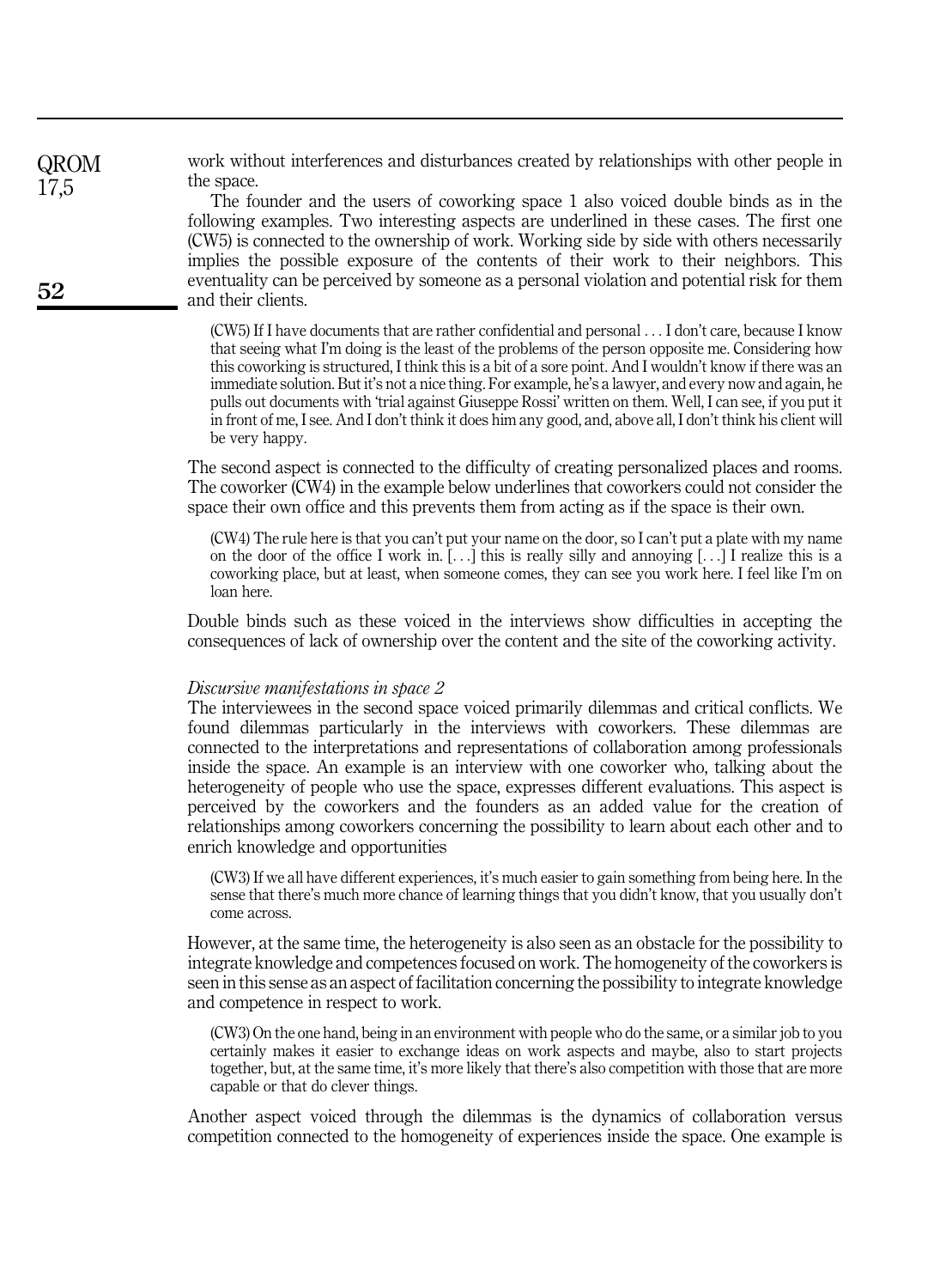a coworker (CW4) who emphasized that, before deciding to enter this space, he used to be a coworker in another space focused on his specific fieldwork (architecture). After a period in that space, he decided to leave due to jealousy, envy and project ownership issues:

(CW4) Before coming here, I was in another coworking space, where they (coworkers) were all architects, like me. We did a load of jobs together, lots of joint projects, but then I left because the dynamics typical of a traditional company were created ... there were people competing with me and I didn't want any of this. This isn't coworking in my opinion.

The same interviewee states that in the current coworking space there is no competition with other people, but it is more difficult to do projects together.

(CW4) inside this space the climate is more relaxed but of course is more difficult to find objects and works to collaborate in with other people.

The interviews in this space underlined the intent and declared interest in promoting all the conditions to permit people to know each other and collaborate in developing projects. However, there are resistances that are particularly related to the fear of reproducing competitive dynamics that characterize, as indicated by the interviewees, traditional organizations.

In space 2 we also found critical conflicts in particular among the two founders of the space concerning interpretations of their role, those of coworkers and the relationship among the two:

(F1) we try to boost coworkers to organize events in order to facilitate interactions, reciprocal knowledge and collaboration, and even events that can make the experience of coworking more pleasant. But they organize an event and then we have to insist. What we can do? [...] We try to create and propose social activities between coworkers within our space, or perhaps with neighboring areas or belonging to the coworking space network, we try to make them known and to make sure that you will enrich each other and to diffuse a different idea of working. [...] but we see that coworkers do not do this on their own.

(F1) coworkers for us are the people who pay to use the space; Responsible for the functioning of the area; Responsible for the relations, coordinators, supervisors [...]they are certainly the people we spend our whole day with, and also the people who pay our space to work inside  $[\ldots]$ .

These critical conflicts underline aspects connected to the type of relationship between coworkers, the founders and the external network of coworking spaces. Implicit roles were also mentioned. The declared intent to promote a new idea of working based on reciprocal knowledge, collaboration and networking is obstructed by the lack of motivation of coworkers in taking responsibility. This is made explicit by the owners of the space who complain about the fact that most initiatives intended to promote interaction and knowledge sharing are organized by them instead of by the coworkers. At the same time this seems difficult also because the founders have different representations of the coworkers and their roles as professionals with the same responsibility and autonomy as the founders, or as clients who pay the rent for using the space. An example is that even if everybody declared that there is no physical boundary between founders and coworkers, as a coworker reported, the keys are only in the possession of the founders or those who pay full-time for a desk with a desktop computer.

#### Discursive manifestations in space 3

The interviewees in the third space voiced primarily critical conflicts and double binds. The critical conflicts in this case concerned problems related to the events/activities that were organized and promoted in the coworking space. As described in the previous section, this space is strongly focused on the enhancement of the professional networks of The 'co' in coworking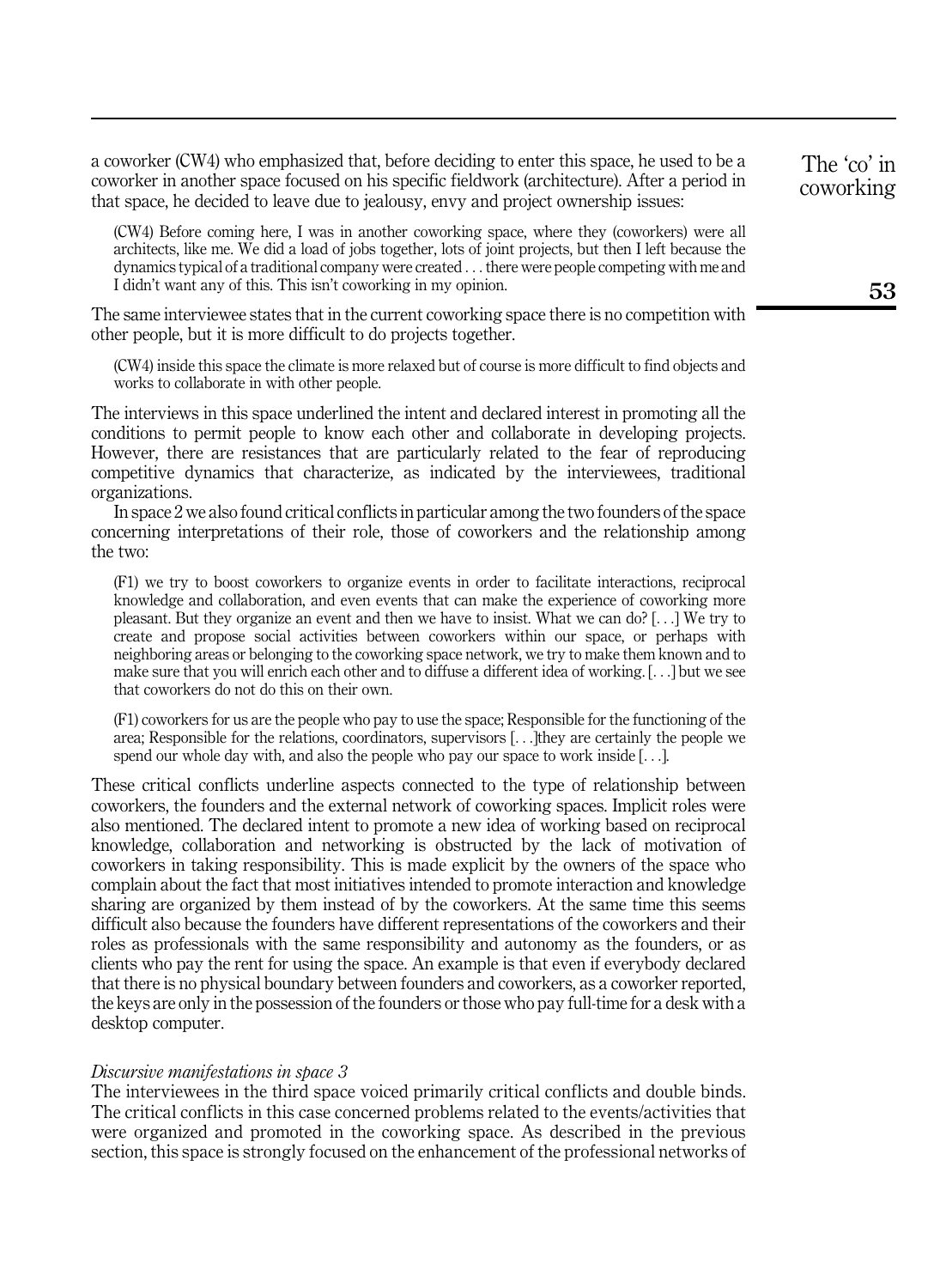coworkers and on the creation of the conditions needed to develop their business. To this aim, different events were organized by the management focused on coworkers' business (e.g. business presentations, hackathons, training, pitches), development of technical or soft skills and training sessions on trends in the digital field. Besides these events, other internal activities were proposed to coworkers that were oriented toward the promotion of relationships among coworkers (e.g. aperitifs, lunches). The basic assumption is that their professional networks would be better activated if the people in the space knew each other well and were involved in informal interactions as stated in the following statement by CM1.

(CM1) I organize the various community events, so that people know they range from workshops, to aperitifs, to lunch, so all of the activities that help to develop community and help people to get to know each other.

However, the community manager highlighted that it is often difficult to involve people effectively in this kind of social initiative, because coworkers sometimes are too focused on their work and business.

(CM1) It's difficult to get coworkers to take part in these initiatives. Sometimes, you have to keep on at them, to hassle them, so that's the problem, it's what's most difficult.

Along the same lines, coworkers as in the examples below (CW3 and CW5) admitted that they were uninterested in participating in the social events, because they perceived them as 'too forced and unnatural,' organized only as part of the policy of the franchise network. Also, one coworker stressed that the networking events seem to be too sponsored by external institutions and organized to project a certain image. Another aspect that represented an obstacle for coworkers in attending organized events was that they were asked to confirm their attendance days before the event took place.

(CW5) networking is for sure important, but for me, this place hasn't been very important in terms of events and activities organized to get us to socialize. I think they're a bit forced. They're too structured, as if they had to organize them, and in that way. Like the aperitifs or pizzas, where everyone has to say what they do, who they are, which projects they have. And, I have say beforehand if I'm going to be there, if I'm not.

(CW3) Sometimes, the events seem to me to be over-sponsored, almost fake, I don't want to go.

The double binds are focused on the selection process, as illustrated by CW8 below, that characterizes the coworking space and the franchise network in general. Originally, the franchise implemented a strong selection process based on the focus of work and the quality of the business of coworkers. This strict selection process has permitted the franchise to become a well reputed brand in the field of digital innovation.

(CW8) At the beginning, there was an extremely intense selection. Many startups were rejected. In fact, it was the largest companies that indicated startups and that brought them into this coworking space.

However, coworkers stress also that the standards for selection are not so strong. In fact, the coworkers complain that (1) some coworkers are not startuppers but freelancers without a vision of developing their own business; (2) the quality of the startups and companies is no longer evaluated as it had been when the coworking space was founded; (3) many professionals, startups and companies decide to use the coworking space only for its image and reputation. These lower selection standards brought greater differentiation of the target of coworkers, even if it was all within the digital field. This has had consequences on two levels: some coworkers (i.e. those who are part of a startup and have experienced the selection process) denounce the decrease in the quality of the space, while others (i.e. those who are not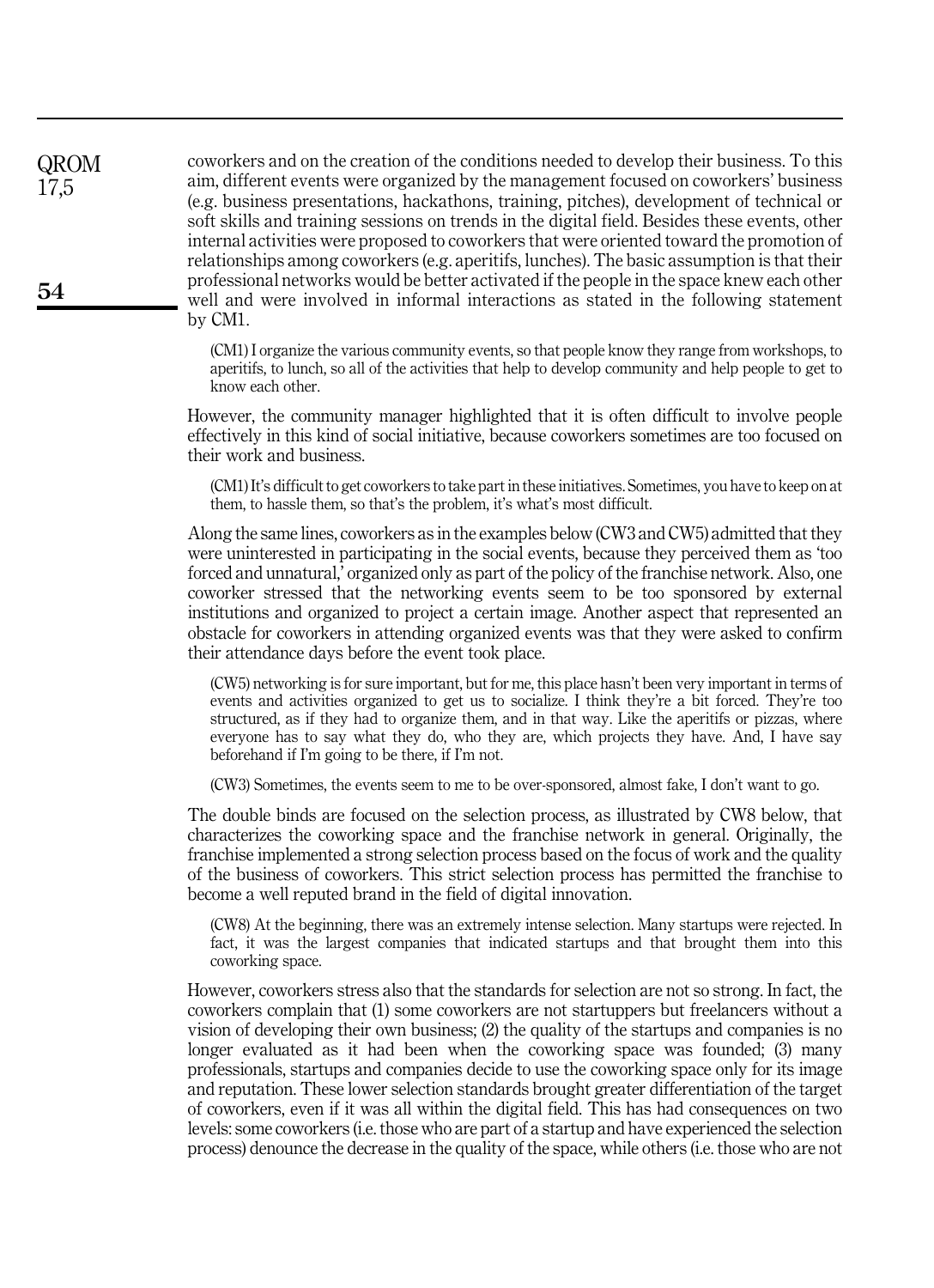part of a startup) feel a sense of isolation, because they perceive themselves as being different from the others.

(CW8) Now, coworking is no longer bound so much to the logic of quality, it's become more bound to a logic of 'I pay, so I can come into the space.'

(CW8) When I came in, there were lots of startups, more or less of the same size. I exchanged ideas with people who did the job that I did. But today, let's just say that the coworking population has changed a bit. Let's say it's a bit more varied.

(CW1) As a freelancer, I'm slightly different from the others, insofar as most of those in here are startups and companies [...]; sometimes I feel I have quite different needs from them.

(CW5) Well, we're already a well-developed company, we aren't a startup like many of those in here. So, we have an office all to ourselves, and we hardly ever see the others, we speak very little to each other. Let's say it's as though we were a coworking space within a coworking space.

These excerpts are mostly concerned with a clash between an orientation to attract a large number of users and to work on improving the quality of the projects and of the networks and connections among coworkers and other stakeholders. This new policy is seen as a strategy of the management to broaden the franchise network and increase income. However, this leads to dissatisfaction among the coworkers who stress that it is more difficult to create business opportunities and connection under these conditions. They also highlight the risk of an increasingly adverse effect on the image of the space and the franchise.

#### Discursive manifestations in space 4

A number of dilemmas and critical conflicts were found in this space. The dilemmas mostly concern the representation and meanings associated with the role of the coworking space in respect to the organization and the idea/project as a whole. The most represented dilemma is that although the coworking space represents an essential, pivotal and fundamental aspect of the organization, it is perceived as the core idea from which the entire organization rose and which gives sense to the whole project

(PD1) a bit because it's part of history, a bit because it constitutes the idea that everything was based on, a coworking space for women, conceived for women and mothers ... which has also won prizes, which is acknowledged and greatly loved  $\dots$  these walls  $\dots$  the whole idea needs these walls  $\dots$  it has important value at various levels: at a commercial, symbolic, marketing level.

By contrast, however, the space is seen as an unnecessary element: the original idea can be also pursued without the coworking space, since it was based on the activation of social projects in order to respond to a social need/problem.

(CM1) What is at the heart is the projects, the social projects are the ones that count, we could even do without the space.

(PM1) Let's say that the coworking space is almost secondary ... let's say that the space and hiring the desk are collateral aspects ... because all of the projects that are done [...] are projects that prevail over the space.

The dilemmas highlight the presence of tensions that influence and can impact the reconfiguration of the object of the organization and the coworking space itself.

In this case, the critical conflicts concern, in particular, aspects related to the creation of a community around and inside the coworking space. What emerged is the frustration that staff members and coworkers feel toward what they perceive as the presence of a "fragmented and weak community."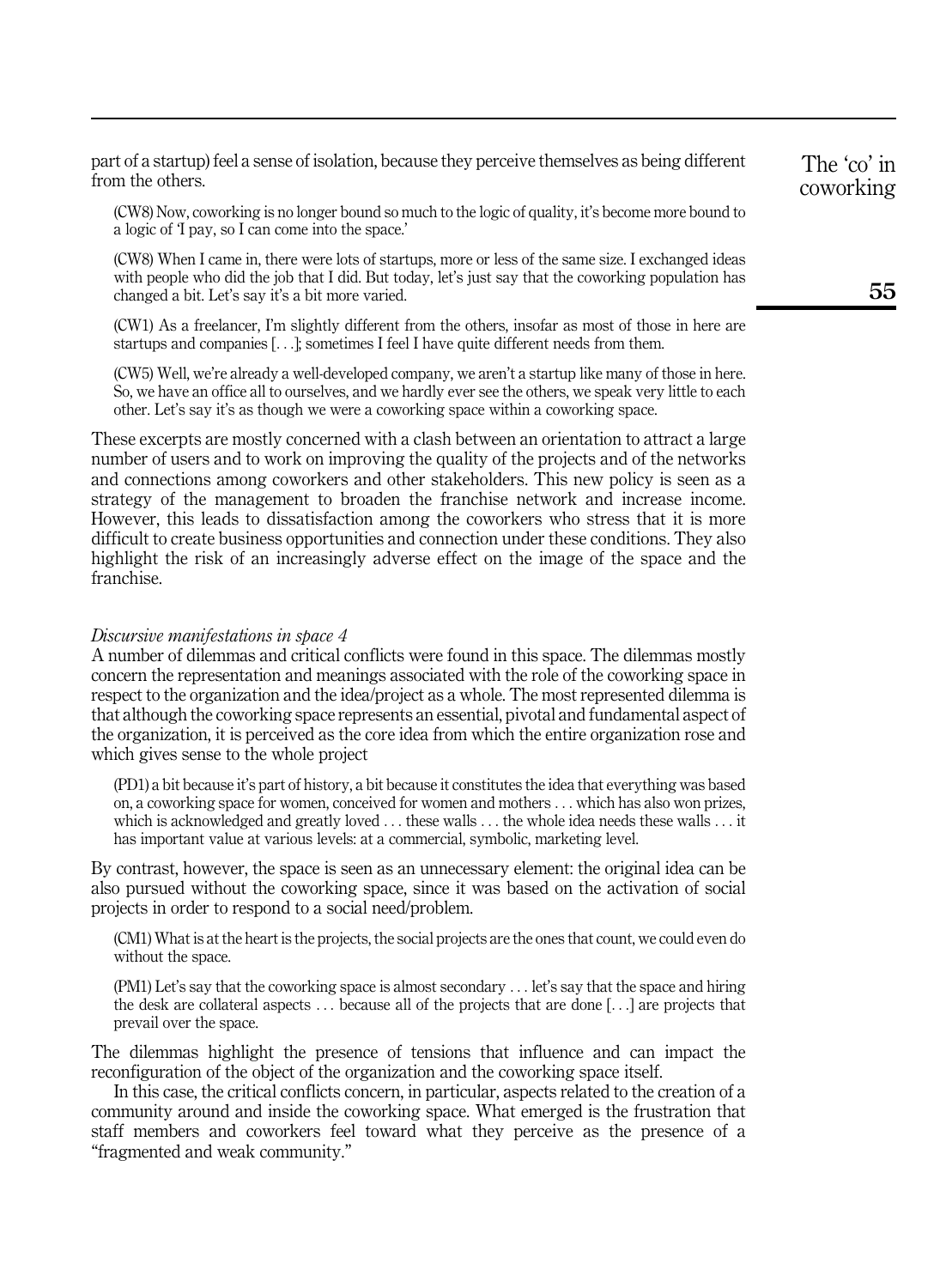The founder of the space underlines the difficulties that he initially faced in attracting people to the space and finding solutions to answer their specific needs. He emphasizes the difficulty in promoting a cultural change in people, particularly women, who are unfamiliar with coworking and do not see it as useful means to promote positive changes in their relationship with work; however, he also states that at first he did not know exactly how to help people in the space or perform his role as facilitator.

(PM2) It's aimed at a target that's very weak in terms of work. There are few women doing basic work who have limited awareness of the coworking space and of possible additional services. The coworking space is seen as a cost. It's not considered to be interesting in this sense.

(F1) When I started working here ... I'm talking about long before the space was opened ... I was fascinated by the potential of this project, but I didn't have very clear ideas of it as a whole. In particular, I came from jobs where I didn't have much to do with people before. I had experience linked to large organizations, when I began, I felt I'd failed.

These difficulties initially led to weak participation both in terms of people using the coworking space and in participating in the social projects offered. Consequently, an effort was made by the staff to create personalized solutions for users in order to increase the demand for the coworking space and the services provided, and to convey their potential and importance. The difficulties in supporting the internal community started when the space was founded. The cofounder explains that the idea of integrating the theme of coworking with that of welfare was widely considered by the public and the media as a winning idea. The strategy of communication that was adopted led to opening the space very soon; however, the space was initially empty. At first, the 181 founders progressively increased the number of coworkers by listening to the personal experiences of applicants and trying to find personalized solutions to support them.

(F1) When we started out, we had colossal, nationwide media coverage. At the time, coworking was a new model for Italy. Linking it with the theme of welfare and of childhood and dealing with the female problem, plus adding a very provocative communication style, the space was immediately seen as a social innovation, and acknowledged in the world of work. But there was no one in here.

(F1) We started meeting the people, who told us their experiences, and from that we started to make the first connections, what I mean is we didn't know there were those who were looking and there were those who were offering, and we began the first connections.

However, today the internal community is still perceived by the staff and the coworkers as weak and fragmented. The projects provided by the not-for-profit association are perceived by the coworkers as distant and disconnected from everyday life in the space. Along the same lines, people who participate in the projects usually do not use the coworking space. This second issue regards the fragmentation of what they call the internal community (i.e. the coworkers): the space is used only by a few people, most of whom are members of the staff. In addition, the coworkers seem not to know each other very well. This seems to be related to the fact that there is a variegated group of coworkers who use the space for very different and sometimes divergent reasons, for example, people who are interested in services such as the co-baby service; people who use the space because they are interested in starting projects and initiatives; and people who use the space only for working.

(CW2) The people who come here, in fact, don't use projects.

(CW3) I don't know who's participating in the projects promoted by the space, I know there are several.

(CW1) I feel I'm outside the coworkers, outside the staff ... I work on a parallel project orbiting around.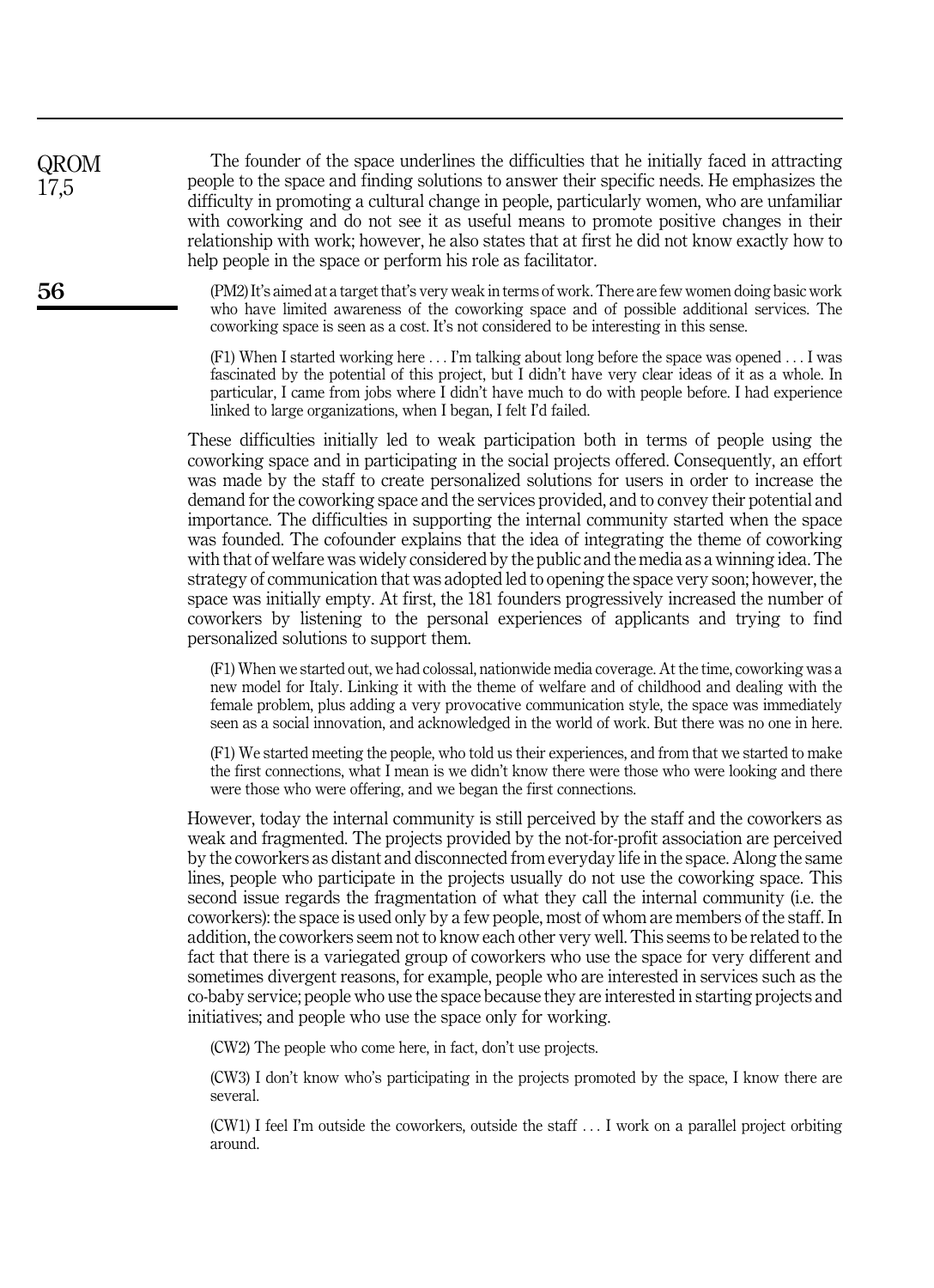<span id="page-19-0"></span>All of these aspects generate frustration both among coworkers whose expectations are not completely satisfied and staff members who ask themselves how they can better integrate the communities that are involved in different ways in the organization.

#### **Discussion**

In the title of this article we consider if the prefix "co" in coworking could stand for historically accumulated contradiction. Our historical overview indicates that the meanings associated to coworking have evolved over time toward divergent directions illustrated in [Figure 1](#page-9-0). On the one hand, coworking appears as a movement "outward" aimed at bringing people together around a social issue or similar interests to collectively work on. On the other hand, coworking is understood as an organization turned "inward," which builds on the work and professional interests of individuals.

Our analysis of the discursive manifestations of contradictions in the four types of coworking space allows us to specify the fields presented in [Figure 1](#page-9-0) by inserting in each field the predominant contradiction voiced by the interviewees from the respective coworking space. This is depicted in Figure 2.

The four-field representation in Figure 2 is by necessity a simplification, as any conceptual representation of a complex phenomenon. Each of the four fields is an empirically derived average type which becomes "alive" when tested by means of the analysis of the interview data ([Adams](#page-22-21) *et al.*, 2020). The manifestations of contradictions in the interview data reveal characterizations of coworking which are in movement, demonstrating colliding tendencies rather than exclusive poles on neat binaries which never meet. These are orientations which struggle to coexist. The four-field representation indicates the wide range of multiple configurations of coworking experiences and orientations we see voiced by the professionals interviewed in our study. The bi-directional arrows and the spiral in the four-field representation (Figure 2) indicate the movement and constant evolution of the complex configurations.

In space 1 the object is constructed around the need of professionals to use a physical space for doing their job, and the desired outcome is to produce economic benefit for both the



Figure 2. Contradictions voiced in the coworking spaces and their relation to the historical dimensions of development

The 'co' in coworking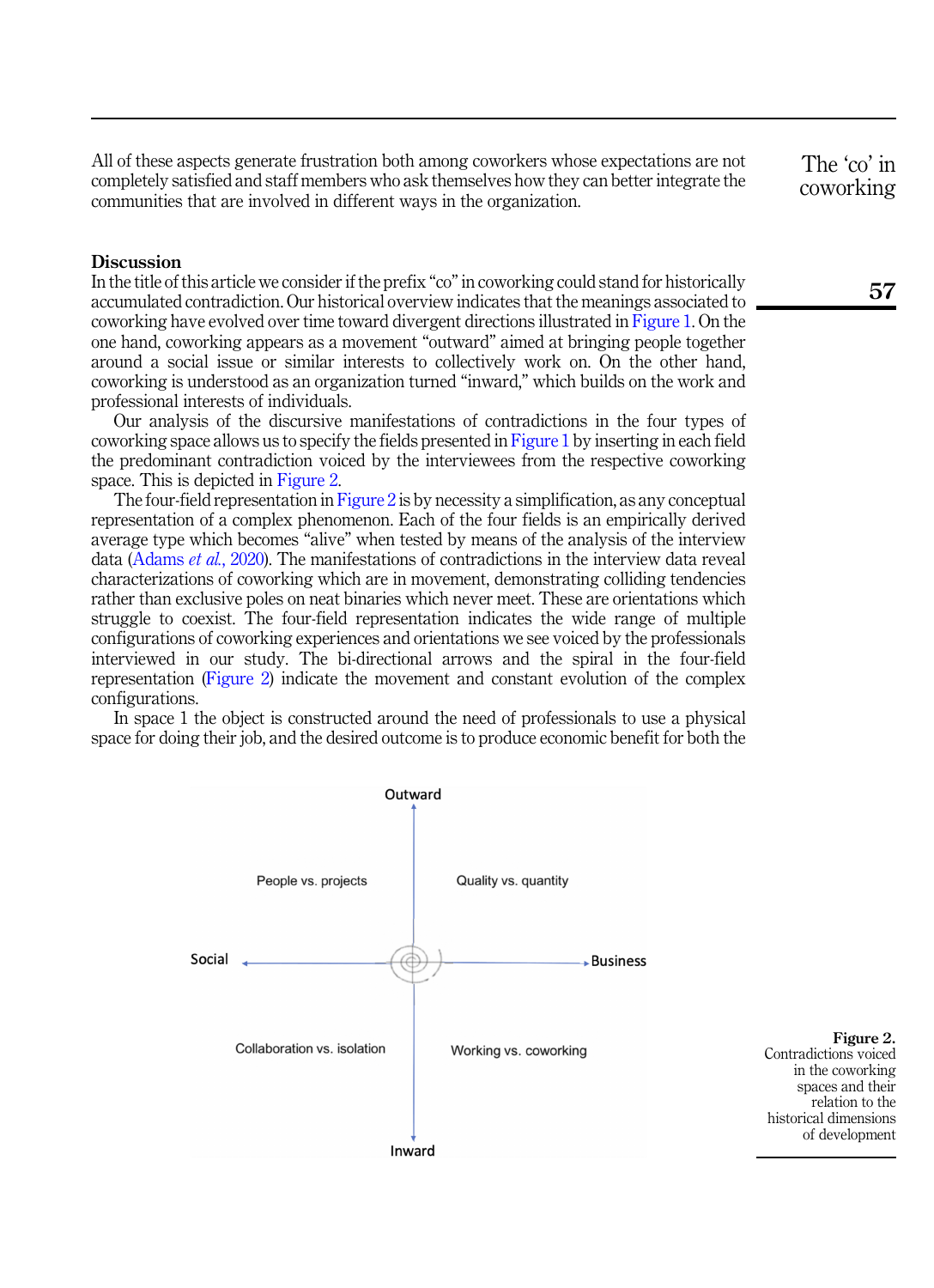founders (by renting the space) and the coworkers (by using a space at a competitive price on the market). In this case the discursive manifestations of contradictions give rise to a specific contradiction that we called "*working vs. coworking.*" The importance of sociality is critically interpreted here: it is part of the discourse of the coworkers and the owner of the space, but it is also seen as a risk of losing time, control and ownership over the work and the physical space. In this sense, sometimes sociality seems to be more suffered than sought, and the interest of people is more focused on individual productivity.

The outward/inward tension is connected to the declared intent of the founder to help the category of freelance and independent workers to find a place to work and help each other. At the same time, coworking space answers to specific needs of coworkers to perform their jobs that do not permit to maintain a collective vision an orientation. This tension is also visible in the creation of symbolic boundaries between "my desk/your desk, my work/your work, my office/your office" inside the coworking space.

In space 2 the object consists of social relations that occur inside the space and the creation of a good environment for the coworkers. The desired outcome is the creation of an approach to work based on informal exchange of knowledge, ideas and competences. In this case we defined the local contradiction "*collaboration vs. isolation*" in which the social pole shows the orientation of the founders as well as the others involved toward the promotion of knowledge sharing (e.g. through social events, rituals, absence of physical boundaries). At the same time the focus on profit and business is made evident by the intent to reduce competition and improve autonomy in order to make work easier, more effective and profitable by coworkers. The outward/inward tension is interpreted on the one hand with the intent to promote and diffuse outside a new way of working based on knowledge sharing (the owners are also the founders of a coworking space network) and, on the other hand, in the motives of the opening of a coworking space consisting in making available for-profit rooms not used by the owners of a working space.

In space 3 the object of coworking is the professional career, and the intent is to create profitable links between coworkers and other organizations. The aim is the improvement of the community of digital workers building on connections of the coworkers inside and outside the space. Here the contradiction is related to "quality vs. quantity." The main idea of the space is that of being recognized as a brand that guarantees quality of network, training and knowledge in the field of digital innovation. The quality is pursued by the implementation of initiatives, activities and events organized and controlled by the management team. The historical tensions are reproduced by a contradiction between a substantive object and a formal object. The substantive object is the promotion of networks and opportunities based on the quality of stakeholders and the services/activities provided (e.g. selection of coworkers, specialization in a specific field, activities and services provided based on the subjects' needs). The formal object is the intent to increase the visibility and knowledge of the brand name of the space (e.g. activities inside the space are perceived as forced, low selection standards for coworkers), with the result that the specific needs of the coworkers are not listened.

Finally in space 4 the object is constructed around a specific social need and aims at supporting women to reenter the labor market. This coworking space is oriented to a large group of people (women in the territory) and to produce a wider social impact beyond the boundaries of the space with the implementation of social projects. The specific contradiction is that of "*people vs. projects.*" This coworking space is outward-oriented to a large group of people and to produce a wider social impact beyond the boundaries of the coworking space. The facilitation of social initiatives and the construction of community at times collide with the very projects that constitute the very reason of the existence of the space (creation of social impact). The space seems to lack support on the part of the coworkers for creating a community, as people find their own answers to individual needs that may not be consistent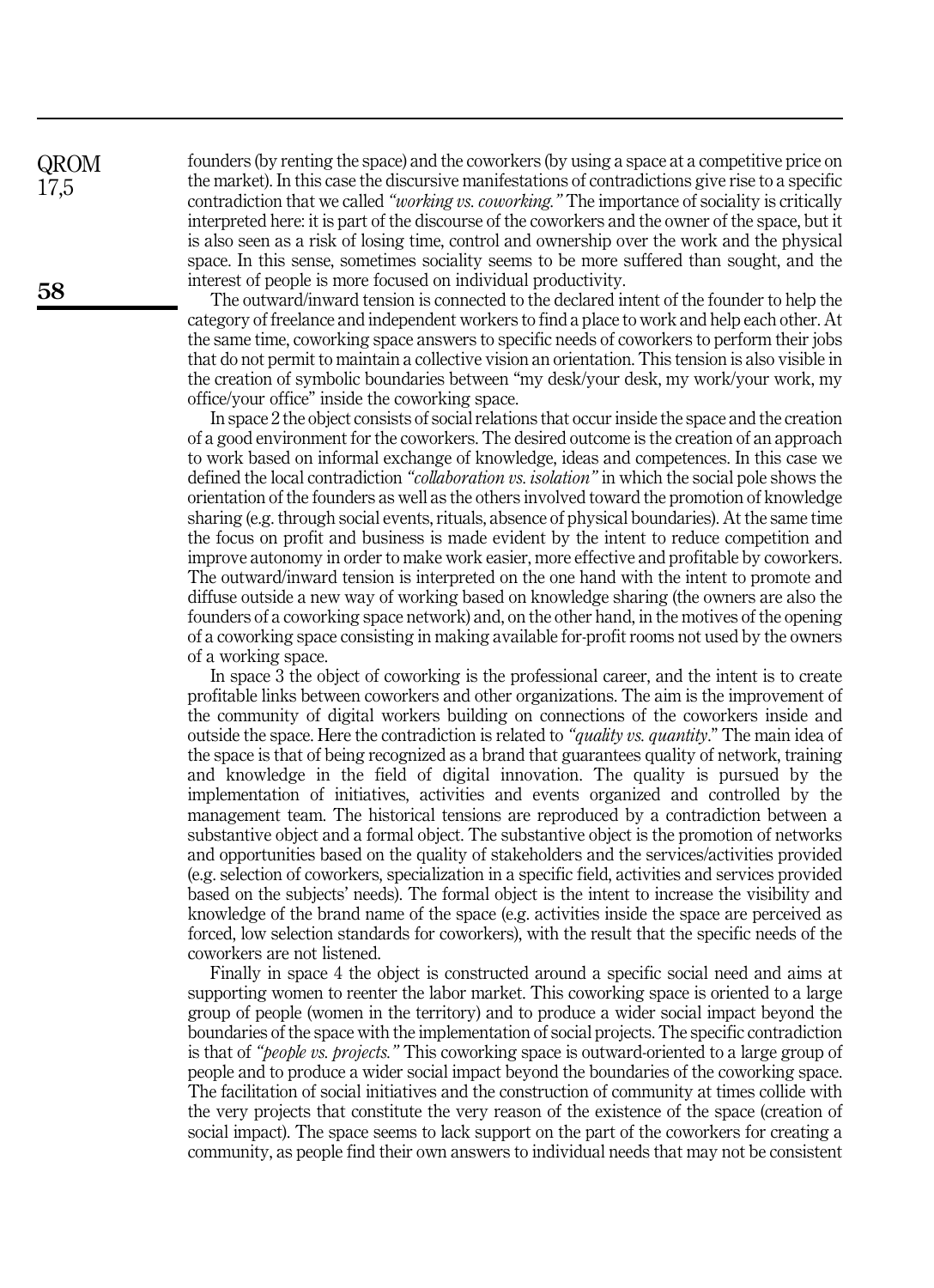with the vision of the founder. This appears also at the organizational level, where the coworking space progressively loses value in its relative weight in the organization, by being substituted by the not for-profit association, through which money is easier to obtain for sustaining the entire organization. In this sense the space becomes useful in attracting people and media and in creating an image around the organization and the projects activated. On the one hand, coworking, and in particular the coworking space, are considered an essential component for the activation of social initiatives and projects. On the other hand, the space is considered an unnecessary component, and the social projects become the main instrument that can be sufficient without the coworking space.

## **Conclusions**

Coworking first emerged as a way of promoting forms of work and organization that require simultaneous, multidirectional and reciprocal work, as understood in contrast to forms that incorporate an established division of labor, demarcated communities and formal and informal sets of rules. However, with time, coworking has evolved in novel directions, giving rise to heterogeneous interpretations of it.

Our inquiry constitutes a deeper investigation of the heterogeneity of coworking. The takeaway message here is that the prefix  $co$ - in coworking can be interpreted, through a play of words, to evoke multiple positions and views conveying internal contradictions. By adopting the framework of CHAT, this study addresses the following question: Which contradictions are experienced by coworkers in different types of spaces and how do they relate to the dimension of historical development of coworking?

The historical overview indicates a strong differentiation and multisided interpretation of coworking along two dimensions of historical development, namely, social and business, and outward and inward. Our qualitative analysis of the interviews enabled us to draw closer to the experiences of users of the coworking spaces and understand the different lived interpretations and conceptions of coworking. The historical and discursive analysis confirmed, on the one hand, the complexity and heterogeneity that are described in the literature, and on the other, it enriched the literature by depicting the contradictory nature of the phenomenon, including how the historical and inner tensions of coworking have dynamically evolved in the concrete interpretations of the people who use coworking spaces. The original idea has been interpreted in different ways and was applied to achieve plural purposes.

Coworking in the contemporary society faces a double challenge. On the one hand there is the risk of an "empty" and meaningless role of the coworking space, by which the coworking space becomes a commodity; a means to promote image, acknowledgment, or economic revenue; serving instrumental ends and initiatives (e.g. creation of networks, business development, implementation of social projects), as coworking is largely recognized as socially desirable. On the other hand, the evolutionary paths of coworking show multiple repertoires and possible directions. This double challenge should be recognized and dealt with by organizers and practitioners of coworking. As our main findings condensed in [Figure 2](#page-19-0) indicate, the future of coworking can undertake alternative future pathways, each having to deal with specific contradictions. These are connected to the meaning of coworking (working vs coworking), to its nature of social relations (collaboration vs isolation), to its economic and social sustainability (quality vs quantity) and to the common values at stake (people vs projects).

The four types of coworking do not represent linear progression or normative direction toward, for instance, more advanced forms of this activity. It is possible that we will see shifts from one type of coworking to another as well as hybrids of the different types, indicated by the spiral in [Figure 2.](#page-19-0) The most interesting developments might involve local expansive resolutions to the contradictions sketched in this study.

The 'co' in coworking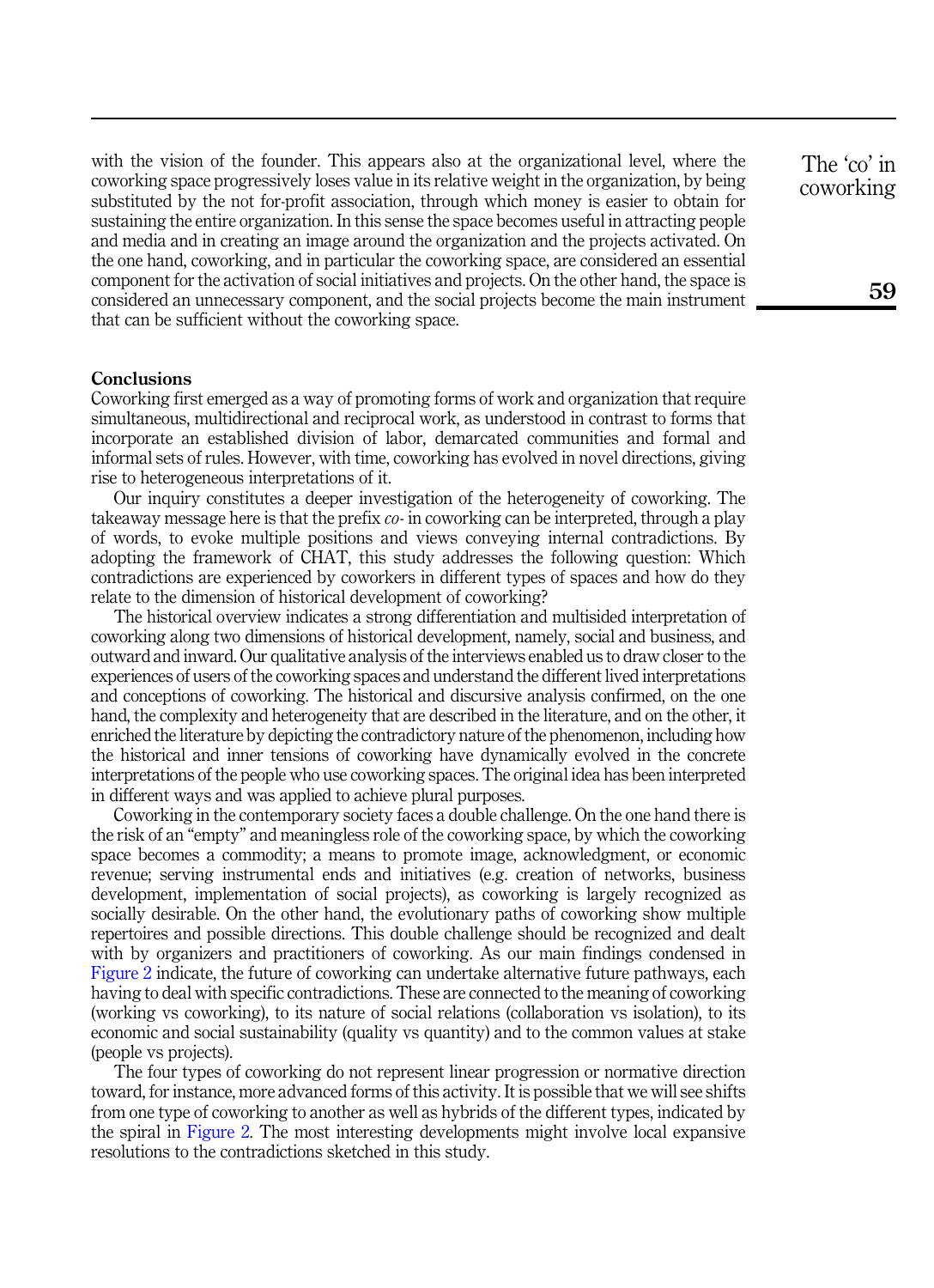| QROM |
|------|
| 7 !  |

## References

- <span id="page-22-15"></span>Aagaard, T. and Lund, A. (2013), "Mind the gap: divergent objects of assessment in technology-rich learning environments", Nordic Journal of Digital Literacy, Vol. 8 No. 4, pp. 225-243.
- <span id="page-22-21"></span>Adams, T.L., Clegg, S.R., Eyal, G., Reed, M. and Saks, M. (2020), "Connective professionalism: towards (yet another) ideal type", Journal of Professions and Organization, Vol. 7 No. 2, pp. 224-233.
- <span id="page-22-5"></span>Akhavan, M., Mariotti, I., Astolfi, L. and Canevari, A. (2019), "Coworking spaces and new social relations: a focus on the social streets in Italy", *Urban Science*, Vol. 3 No. 1, pp. 2-11.

<span id="page-22-20"></span>Armstrong, P. (2001), "Styles of illusion", The Sociological Review, Vol. 49 No. 2, pp. 155-173.

- <span id="page-22-0"></span>Avdikos, V. and Iliopoulou, E. (2019), "Community-led Coworking spaces: from co-location to collaboration and collectivization", Creative Hubs in Question, Palgrave Macmillan, Cham, pp. 111-129.
- <span id="page-22-4"></span>Babb, C., Curtis, C. and McLeod, S. (2018), "The rise of shared work spaces: a disruption to urban planning policy?", Urban Policy and Research, Vol. 36 No. 4, pp. 496-512.
- <span id="page-22-17"></span>Bartunek, J.M. and Louis, M.R. (1996), Insider/Outsider Team Research, SAGE Publications, Incorporated, Vol. 40.
- <span id="page-22-19"></span>Bal, A., Engeström, Y., Sannino, A., Afacan, K. and Cakir, H.I., Confronting Contradictions in Learning Lab to Address the Racialization of School Discipline, Article submitted for publication.
- <span id="page-22-6"></span>Bianchi, F., Casnici, N. and Squazzoni, F. (2018), "Solidarity as a byproduct of professional collaboration: social support and trust in a coworking space", Social Networks, Vol. 54, pp. 61-72.
- <span id="page-22-1"></span>Bilandzic, M.V. (2013), The Embodied Hybrid Space: Designing Social and Digital Interventions to Facilitate Connected Learning in Coworking Spaces, Doctoral dissertation, Queensland University of Technology.
- <span id="page-22-9"></span>Blagoev, B., Costas, J. and Kärreman, D. (2019), "We are all herd animals': community and organizationality in coworking spaces", Organization, Vol. 26 No. 6, pp. 894-916.
- <span id="page-22-14"></span>Bouncken, R. and Aslam, M.M. (2019), "Understanding knowledge exchange processes among diverse users of coworking-spaces", Journal of Knowledge Management, Vol. 23 No. 10, pp. 2067-2085.
- <span id="page-22-12"></span>Bourdieu, P. (2005), The Social Structures of the Economy, Polity Press, Cambridge.
- <span id="page-22-11"></span>Bueno, S., Rodríguez-Baltanás, G. and Gallego, M.D. (2018), "Coworking spaces: a new way of achieving productivity", Journal of Facilities Management, Vol. 16 No. 4, pp. 452-466.
- <span id="page-22-7"></span>Butcher, T. (2013), "Coworking: locating community at work", *Proceedings of the 27th Annual* Australia New Zealand Academy of Management (ANZAM) Conference, pp. 1-13.
- <span id="page-22-16"></span>Butcher, T. (2016), "Co-working communities. Sustainability citizenship at work", in Horne, R., Fien, J., Beza, B.B. and Anitra (Eds), Sustainability Citizenship in Cities: Theory and Practice, (2016), Routledge.
- <span id="page-22-13"></span>Butcher, T. (2018), "Learning everyday entrepreneurial practices through coworking", Management Learning, Vol. 49 No. 3, pp. 327-345.
- <span id="page-22-2"></span>Capdevila, I. (2013), "Knowledge dynamics in localized communities: coworking spaces as microclusters", available at: SSRN 2414121.
- <span id="page-22-10"></span>Capdevila, I. (2014), "Different inter-organizational collaboration approaches in coworking spaces in Barcelona", available at: SSRN 2502816.
- <span id="page-22-3"></span>Castells, M. (2003), The Internet Galaxy: Reflections on the Internet, Business, and Society, Oxford University Press, New York, NY.
- <span id="page-22-18"></span>Cunliffe, A. and Locke, K. (2019), "Working with differences in everyday interactions through anticipational fluidity: a hermeneutic perspective", Organization Studies, Vol. 41 No. 8, pp. 1079-1099, doi: [10.1177/0170840619831035](https://doi.org/10.1177/0170840619831035).
- <span id="page-22-8"></span>De Peuter, G., Cohen, N.S. and Saraco, F. (2017), "The ambivalence of coworking: on the politics of an emerging work practice", *European Journal of Cultural Studies*, Vol. 20 No. 6, pp. 687-706.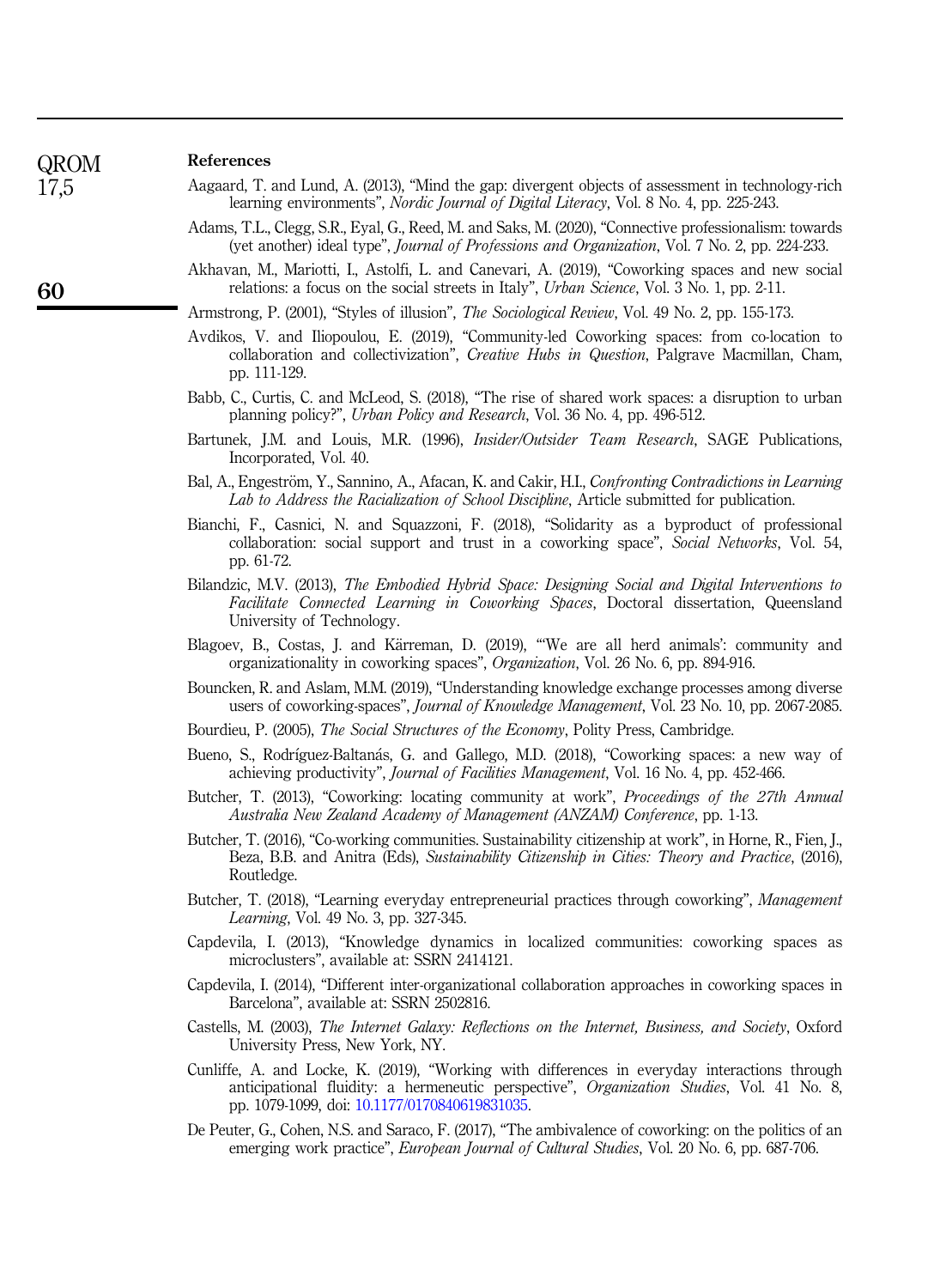<span id="page-23-15"></span>Deskmag (2011a), "Coworking statistics: all publishings of the global coworking survey", The global coworking surveys are available at: [https://www.slideshare.net/carstenc2/the-2nd-global](https://www.slideshare.net/carstenc2/the-2nd-global-coworking-survey)[coworking-survey.](https://www.slideshare.net/carstenc2/the-2nd-global-coworking-survey)

- <span id="page-23-16"></span>Deskmag (2011b), "Coworking statistics: all publishings of the global coworking survey", The global coworking surveys are available at: [https://www.dropbox.com/s/5n466f7mv4qs0kd/](https://www.dropbox.com/s/5n466f7mv4qs0kd/ResultsOfTheCoworkingSurveyCoworkingEuropeLisbon2014.pdf) [ResultsOfTheCoworkingSurveyCoworkingEuropeLisbon2014.pdf.](https://www.dropbox.com/s/5n466f7mv4qs0kd/ResultsOfTheCoworkingSurveyCoworkingEuropeLisbon2014.pdf)
- <span id="page-23-17"></span>Deskmag (2011c), "Coworking statistics: all publishings of the global coworking survey", The global coworking surveys are available at: [https://www.deskmag.com/en/coworking-news/2nd-global](https://www.deskmag.com/en/coworking-news/2nd-global-coworking-survey-launched-166)[coworking-survey-launched-166.](https://www.deskmag.com/en/coworking-news/2nd-global-coworking-survey-launched-166)
- <span id="page-23-14"></span>Deskmag (2013), "Coworking statistics: all publishings of the global coworking survey", The global coworking surveys are available at:: [https://www.deskmag.com/en/coworking-news/the-4th](https://www.deskmag.com/en/coworking-news/the-4th-global-coworking-survey-is-online-883)[global-coworking-survey-is-online-883](https://www.deskmag.com/en/coworking-news/the-4th-global-coworking-survey-is-online-883).
- <span id="page-23-18"></span>Deskmag (2016), "Coworking statistics: all publishings of the global coworking survey", The global coworking surveys are available at: [http://www.deskmag.com/en/coworking-statistics-all](http://www.deskmag.com/en/coworking-statistics-all-results-of-the-global-coworking-survey-research-studies-948)[results-of-the-global-coworking-survey-research-studies-948](http://www.deskmag.com/en/coworking-statistics-all-results-of-the-global-coworking-survey-research-studies-948).
- <span id="page-23-0"></span>Deskmag (2019), "Coworking statistics: all publishings of the global coworking survey", The global coworking surveys are available at: [https://www.deskmag.com/en/2019-global-coworking](https://www.deskmag.com/en/2019-global-coworking-survey-market-reserach-study)[survey-market-reserach-study](https://www.deskmag.com/en/2019-global-coworking-survey-market-reserach-study).
- <span id="page-23-13"></span>Donnelly, R. (2009), "The knowledge economy and the restructuring of employment: the case of consultants", Work, Employment and Society, Vol. 23 No. 2, pp. 323-341.
- <span id="page-23-1"></span>Engeström, Y. (1987/2015), Learning by Expanding: An Activity-Theoretical Approach to Developmental Research, Orienta-Konsultit Oy, Helsinki.
- <span id="page-23-19"></span>Engeström, Y. (1999), "Activity theory and individual and social transformation", in Engeström, Y., Miettinen, R. and Punamäki, R.L. (Eds), *Perspectives on Activity Theory*, Cambridge University Press, Cambridge.
- <span id="page-23-12"></span>Engeström, Y. (2009), Expansive Learning, Contemporary Theories of Learning: Learning Theorists, in Their Own Words, Routledge, London and New York, pp. 53-73.
- <span id="page-23-10"></span>Engeström, Y. and Sannino, A. (2011), "Discursive manifestations of contradictions in organizational change efforts", Journal of Organizational Change Management, Vol. 24 No. 3, pp. 368-387.
- <span id="page-23-6"></span>Fuzi, A. (2015), "Co-working spaces for promoting entrepreneurship in sparse regions: the case of South Wales", Regional Studies, Regional Science, Vol. 2 No. 1, pp. 462-469.
- <span id="page-23-8"></span>Gandini, A. (2016), "Coworking: the freelance mode of organisation?", The Reputation Economy, Palgrave Macmillan, London, pp. 97-105.
- <span id="page-23-9"></span>Gandini, A. and Cossu, A. (2019), "The third wave of coworking: 'Neo-corporate' model versus 'resilient' practice", European Journal of Cultural Studies, Vol. 24 No. 2, pp. 430-447.
- <span id="page-23-3"></span>Gandini, A. (2015), "The rise of coworking spaces: a literature review", *Ephemera*, Vol. 15 No. 1, pp. 193-205.
- <span id="page-23-7"></span>Garrett, L.E., Spreitzer, G.M. and Bacevice, P.A. (2017), "Co-constructing a sense of community at work: the emergence of community in coworking spaces", *Organization Studies*, Vol. 38 No. 6, pp. 821-842.
- <span id="page-23-2"></span>Gerdenitsch, C., Scheel, T.E., Andorfer, J. and Korunka, C. (2016), "Coworking spaces: a source of social support for independent professionals", Frontiers in Psychology, Vol. 7 No. 581, pp. 1-12.
- <span id="page-23-4"></span>Green, R. (2014), "Collaborate or compete: how do landlords respond to the rise in coworking?", *Cornell* Real Estate Review, Vol. 12 Nos 1-9, pp. 50-59.
- <span id="page-23-11"></span>Groleau, C., Demers, C., Lalancette, M. and Barros, M. (2011), "From hand drawings to computer visuals: confronting situated and institutionalized practices in an architecture firm", Organization Science, Vol. 22 No. 3, pp. 651-671.
- <span id="page-23-5"></span>Groot, J. (2013), Coworking and Networking, Doctoral dissertation, MSc Thesis, Universiteit van Amsterdam, available at: <http://scriptiesonline. uba. uva. nl/document/518051>.

The 'co' in coworking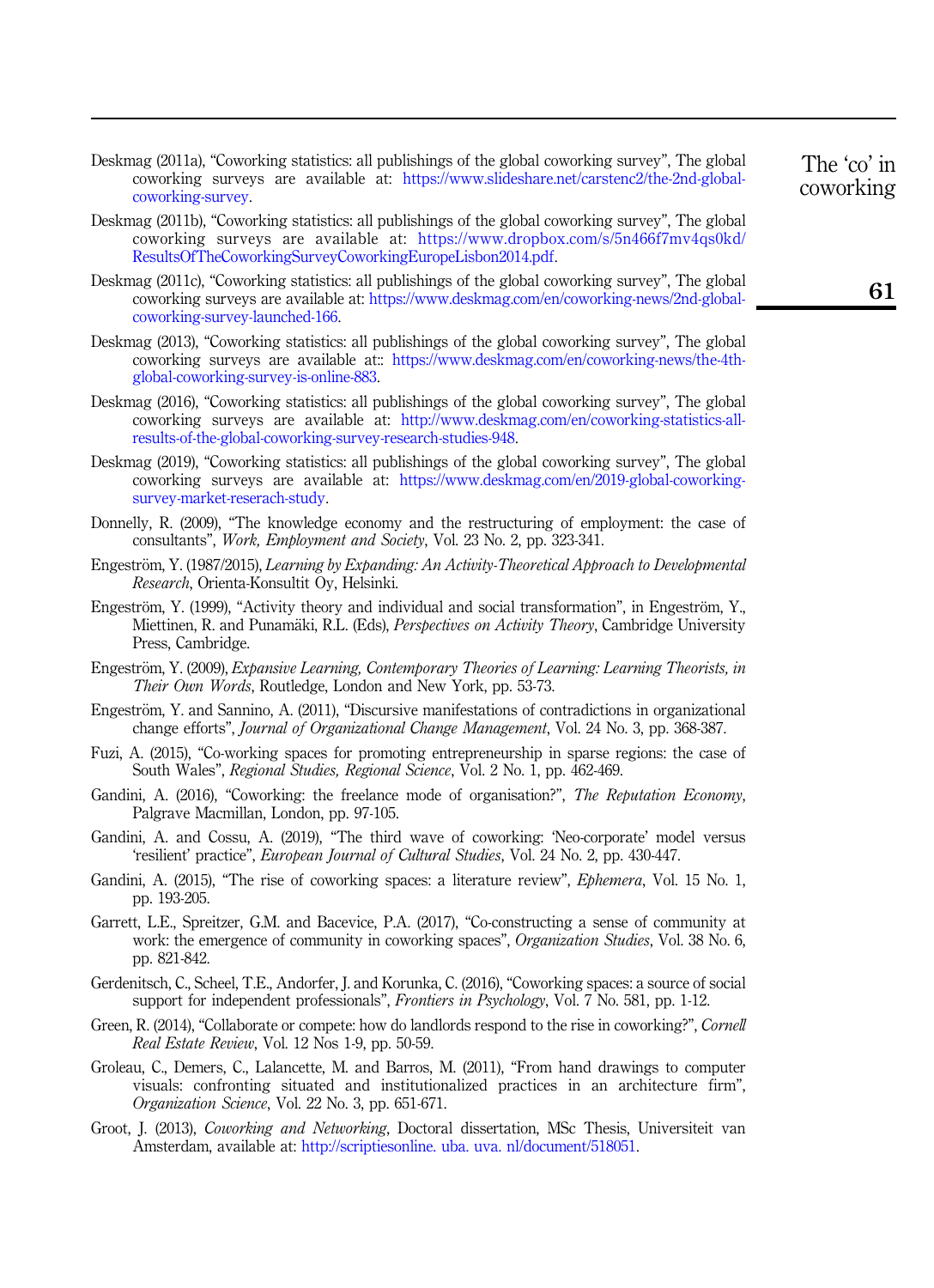| 17,5 | tumming-a-tale-or-two-minusets/.                                                                                                                                                                                                  |
|------|-----------------------------------------------------------------------------------------------------------------------------------------------------------------------------------------------------------------------------------|
|      | Hurry, C.J. (2012), The Hub Halifax: A Qualitative Study on Coworking.                                                                                                                                                            |
|      | Ivaldi, S. and Scaratti, G. (2019), "Coworking hybrid activities between plural objects and sharing<br>thickness", TPM, Vol. 26 No. 1, pp. 121-147.                                                                               |
| 62   | Ivaldi, S., Pais, I. and Scaratti, G. (2018), "Coworking (s) in the plural: coworking spaces and new<br>ways of managing", The New Normal of Working Lives, Palgrave Macmillan, Cham,<br>pp. 219-241.                             |
|      | Jakonen, M., Kivinen, N., Salovaara, P. and Hirkman, P. (2017), "Towards an Economy of Encounters?<br>A critical study of affectual assemblages in coworking", Scandinavian Journal of Management,<br>Vol. 33 No. 4, pp. 235-242. |
|      | Jamal, A.C. (2018), "Coworking spaces in mid-sized cities: a partner in downtown economic<br>development", <i>Environment and Planning A: Economy and Space</i> , Vol. 50 No. 4, pp. 773-788.                                     |
|      | Johns, T. and Gratton, L. (2013), "The third wave of virtual work", <i>Harvard Business Review</i> , Vol. 91<br>No. 1, pp. 66-73.                                                                                                 |
|      | Kaptelinin, V. (2005), "The object of activity: making sense of the sense-maker", Mind, Culture, and<br>Activity, Vol. 12 No. 1, pp. 4-18.                                                                                        |
|      | Kojo, I. and Nenonen, S. (2016), "Typologies for co-working spaces in Finland–what and how?",<br><i>Facilities</i> , Vol. 34 Nos 5-6, pp. 302-313.                                                                                |
|      | Kubátová, J. (2014), "The cause and impact of the development of coworking in the current knowledge<br>economy", Proceedings of the European Conference on Knowledge Management, ECKM, Vol. 2,<br>pp. 571-577.                    |
|      | Leclercq-Vandelannoitte, A. and Isaac, H. (2016), "The new office: how coworking changes the work<br>concept", Journal of Business Strategy, Vol. 37 No. 6, pp. 3-9.                                                              |
|      | Leont'ev, A.N. (1978), Activity, Consciousness and Personality, Prentice-Hall, Englewood Cliffs.                                                                                                                                  |
|      | Mariotti, I. and Akhavan, M. (2020), "Exploring proximities in coworking spaces: evidence from Italy",<br>European Spatial Research and Policy, Vol. 27 No. 1, pp. 37-52.                                                         |
|      | Mariotti, I., Pacchi, C. and Di Vita, S. (2017), "Co-working spaces in Milan: location patterns and urban<br>effects", Journal of Urban Technology, Vol. 24 No. 3, pp. 47-66.                                                     |
|      | Merkel, J. (2015), "Coworking in the city", <i>Ephemera</i> , Vol. 15 No. 2, pp. 121-139.                                                                                                                                         |
|      | Mininni, G. and Manuti, A. (2017), "A rose is more than a rose. the diatextual constitution of subjects<br>and objects", Text Talk, Vol. 37, pp. 243-263, doi: 10.1515/text-2017-0005.                                            |
|      | Moriset, B. (2013), "Building new places of the creative economy", The Rise of Coworking Spaces.                                                                                                                                  |
|      | Neuberg, B. (2014), available at: http://codinginparadise.org/ebooks/html/blog/start_of_<br>coworking.html.                                                                                                                       |
|      | Parrino, L. (2013), "Coworking: assessing the role of proximity in knowledge exchange", <i>Knowledge</i><br><i>Management Research and Practice, Vol. 13 No. 3, pp. 261-271.</i>                                                  |
|      | Parrino, L. (2015), "Coworking: assessing the role of proximity in knowledge exchange", Knowledge<br><i>Management Research and Practice, Vol. 13 No. 3, pp. 261-271.</i>                                                         |
|      | Putnam, L.L. (1986), "Contradictions and paradoxes in organizations", in Thayer, L. (Ed.),<br>Organization-Communication: Emerging Perspectives, pp. 151-167.                                                                     |
|      | Rus, A. and Orel, M. (2015), "Coworking: a community of work", Teorija in Praksa, Vol. 52 No. 6,<br>pp. 1017-1038.                                                                                                                |

<span id="page-24-20"></span><span id="page-24-19"></span>Hillman, A. (2014), available at: [http://dangerouslyawesome.com/2014/04/community-management-](http://dangerouslyawesome.com/2014/04/%20community-management-tummling-a-tale-of-two-mindsets/)

<span id="page-24-21"></span><span id="page-24-17"></span><span id="page-24-13"></span><span id="page-24-11"></span><span id="page-24-10"></span><span id="page-24-5"></span><span id="page-24-3"></span><span id="page-24-2"></span><span id="page-24-0"></span>[tummling-a-tale-of-two-mindsets/](http://dangerouslyawesome.com/2014/04/%20community-management-tummling-a-tale-of-two-mindsets/).

QROM

- <span id="page-24-23"></span><span id="page-24-22"></span><span id="page-24-18"></span><span id="page-24-16"></span><span id="page-24-15"></span><span id="page-24-14"></span><span id="page-24-12"></span><span id="page-24-9"></span><span id="page-24-7"></span><span id="page-24-6"></span><span id="page-24-4"></span><span id="page-24-1"></span>Sannino, A. (2008), "From talk to action: experiencing interlocution in developmental interventions", Mind, Culture, and Activity, Vol. 15 No. 3, pp. 234-257.
- <span id="page-24-8"></span>Schmidt, S. and Brinks, V. (2017), "Open creative labs: spatial settings at the intersection of communities and organizations", Creativity and Innovation Management, Vol. 26 No. 3, pp. 291-299.